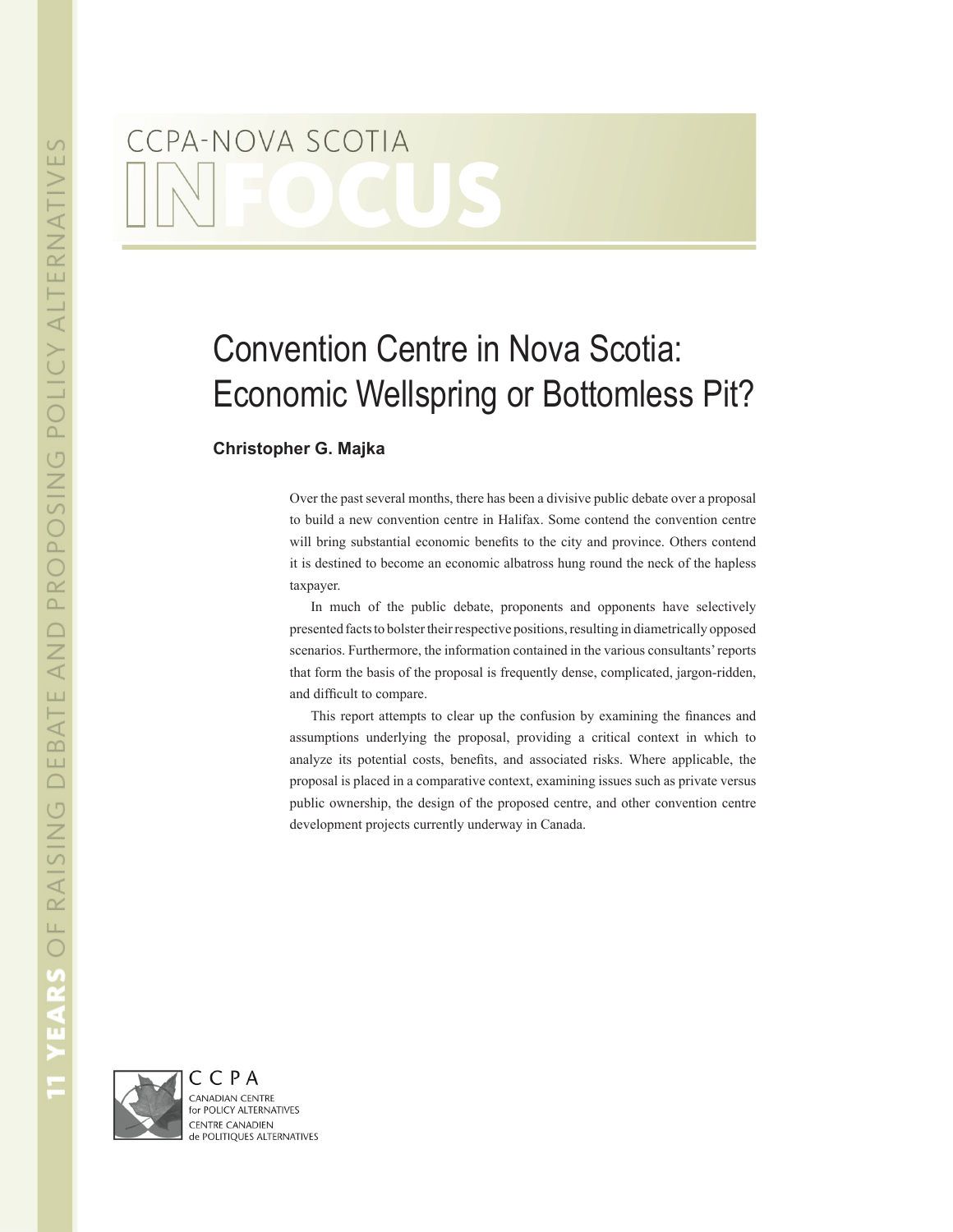## A history of the convention centre proposal

In 2006, the Conservative government of Nova Scotia contracted WHW Architects to conduct a feasibility study<sup>1</sup> of a new World Trade and Convention Centre in Halifax. The impetus for this study was concerns by Trade Centre Limited that the limitations of the present World Trade and Convention Centre contributed to a loss of business. The WHW Architects (2007) study compared the convention centre with similar facilities in Québec City, Victoria, and Ottawa and evaluated possible expansion plans. The study looked at four possible expansion scenarios and recommended demolishing the Metro Centre, expanding the convention centre onto this site, and relocating the Metro Centre to the Cogswell Street interchange location. The study referred to this solution as "a bold and visionary urban strategy."

The Halifax Regional Municipality (HRM) and the Province of Nova Scotia jointly issued an Expression of Interest (EOI) in March 2008. Six developers responded. One of these was the Hardman Group, which actually proposed a new convention centre on the Cogswell Street interchange site<sup>2</sup>. However, in a decision announced in February 2009, the then Conservative government deemed the current Nova Centre proposal by Rank Inc. as the only one of the six that was suitable for further consideration and evaluation. It is not clear on what basis the government rejected the five other submissions. In December 2008, Halifax Regional Municipality council had disqualified the Hardman Group proposal<sup>3</sup>, apparently because the city had not yet decided on the timing of the Cogswell interchange dismantlement<sup>4</sup>. "It may be years," said Mayor Peter Kelly.

In February 2009, Halifax Regional Municipality and the provincial government contracted Criterion Communications Ltd. to prepare a report<sup>5</sup> to provide a preliminary assessment of the convention centre proposal. This was intended as an overview of the convention industry, its current limitations in Halifax, its future potential, and applicable funding, ownership, and management models. A series of other studies (HLT Advisory 2009; Deloitte 2009; Gardener Pinfold 2009, 2010) followed the Criterion (2009) report. These studies progressively focused more specifically on the Rank Inc. Nova Centre project and the notion of a new convention centre.

Concurrently, Trade Centre Limited commissioned JDA Architects<sup>6</sup> to study whether the existing trade centre could be renovated to meet the business objectives identified by earlier studies. Surprisingly, the JDA (2010) study did not consider the possibility of expanding the convention centre onto the Metro Centre site, which the WHW Architects (2007) study recommended. Instead, it considered the possibility of demolishing the current convention centre and replacing it with a new structure. The JDA (2010) report concluded that such a building could only accommodate two thirds of the capacity that the current (NDP) provincial government was asking for in its design specifications.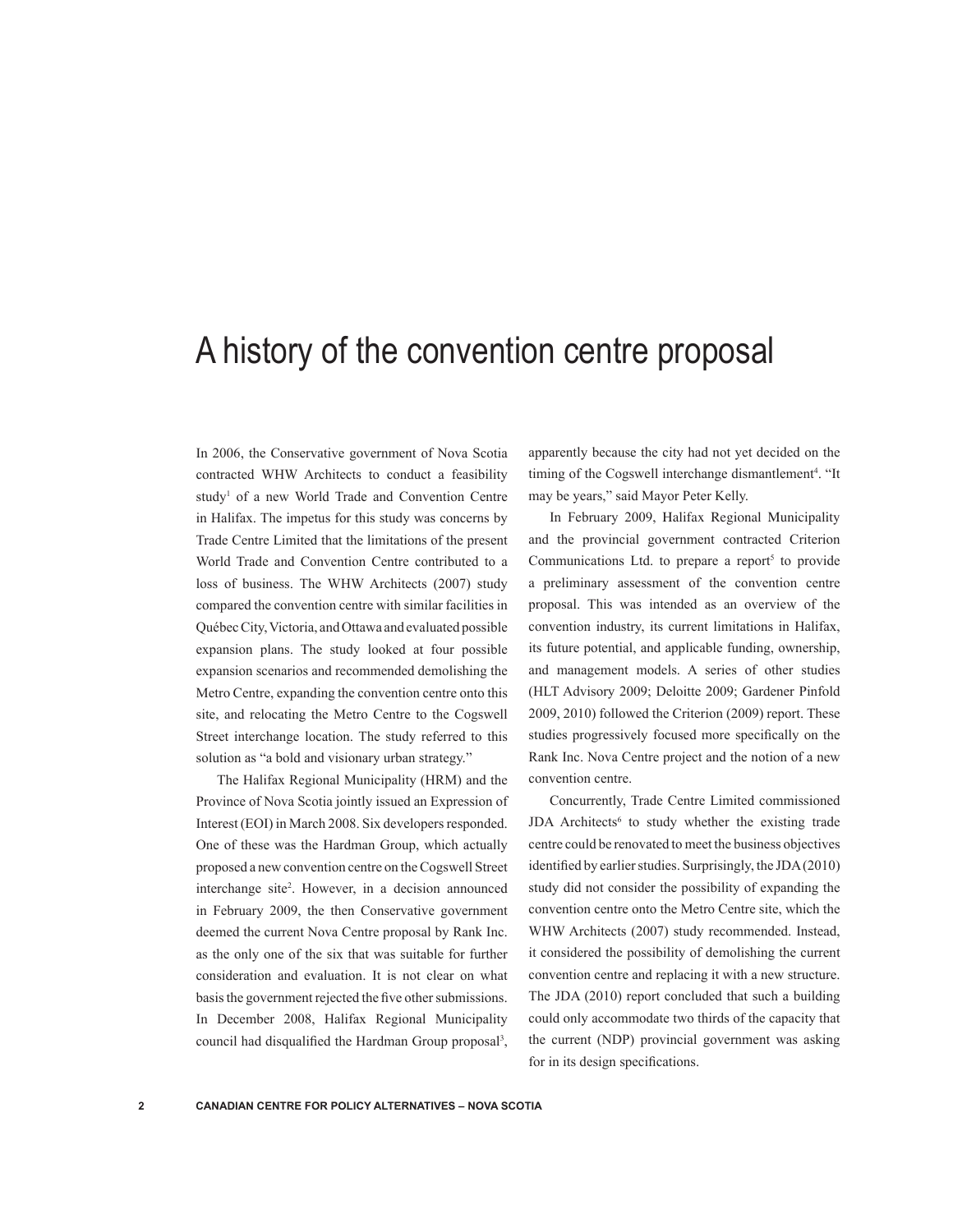On October 6, 2010, the Nova Scotia Department of Transportation and Infrastructure Renewal gave a "Technical Briefing" in which it presented the details of the design, its raison d'être, and its costs and benefits from the provincial government's perspective. The culmination of this process came on October 13, 2010 when the province announced that it would back the Rank Inc. proposal to incorporate a new convention centre into the design of this multipurpose development. The Nova Centre project would include a financial tower (marketed to financial services organizations), a hotel, residential space, commercial suites, retail space, a two-floor parking garage, and the Grafton Galleria – a glass-roofed pedestrian area that would occupy the block of Grafton Street between Sackville and Prince Streets. The provincial government has made it clear that support for the project is "… entirely contingent on funding from other levels of government."7

On November 9, 2010, the HRM council voted 22 to 2 to "support the development of a new convention centre, pending the conclusion of successful negotiations with the Province and the Federal Government."8 The decision to negotiate with the province was based on conditions decided in an *in camera* session of the council, which also agreed not to release any of these conditions

pending the conclusion of negotiations. In its initial offer, the province asked Halifax Regional Municipality to exempt the new World Trade and Convention Centre from paying property taxes, the major source of income from such a development for the city.<sup>9</sup>

Since the Fall of 2009, when it became clear that building a new convention centre was seriously being considered for public funds, public opposition to the project has grown. In October 2009, the Coalition to Save the View<sup>10</sup> began a public campaign criticizing various elements of the proposal. This Coalition consists of a number of groups including Friends of the Halifax Common, Heritage Trust of Nova Scotia, Peninsula South Community Association, Sierra Club of Canada – Atlantic Chapter, Ecology Action Centre, Nova Scotia Public Interest Research Group, The South Shore Chapter of the Council of Canadians, The Inverness Chapter of the Council of Canadians, The Mahone Bay Chapter of the Council of Canadians as well as individuals. Initially, Coalition to Save the View's opposition focused on how the proposed Nova Centre project would affect the view of Halifax Harbour from Citadel Hill<sup>11</sup>. Subsequently, their focus has increasingly shifted to questioning the assumptions of the proposal's business case.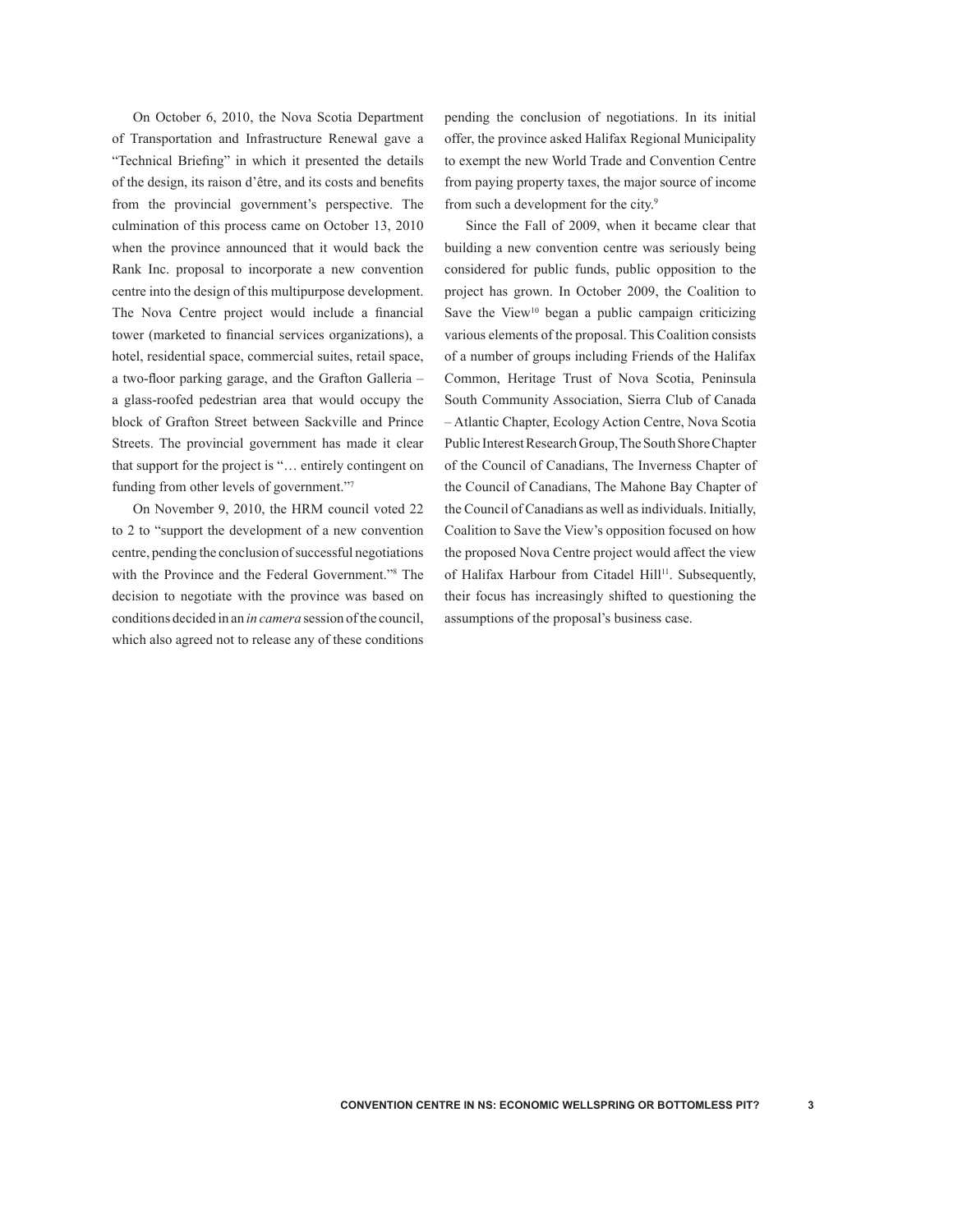## Is a new convention centre required?

Information compiled over the last 12 years by Trade Centre Limited has drawn attention to the shortcomings of the current convention centre. The main concerns are:

- The present space is too small;
- Pillars and low ceilings obstruct sightlines;
- There are significant limitations on how the space can be reconfigured;
- There is no dedicated exhibition space (relying on the Metro Centre, if available, for this capacity).

Consequently, the facility cannot host certain events and it has a limited capacity to host more than one event simultaneously. A report prepared by HLT Advisory Inc.  $(2009)^{12}$  estimated that between 1998 and 2009 the present convention centre lost approximately 75 events due to insufficient space or availability. This represented a loss of approximately 76,000 delegates, 128,000 room nights in area hotels, as well as an estimated \$6.5 million in potential revenue to the World Trade and Convention Centre. Although ominous sounding, these numbers are for a 12-year period, breaking down to 6.25 lost events per year – or \$541,000 per year in lost revenue.

Does the present level of economic and convention activity in Halifax warrant a new convention centre? The Deloitte  $(2009)^{13}$  report points out that the present convention centre has been operating at only 42-49 percent capacity for the past several years. The level of convention centre revenues from fiscal 1997/98 to



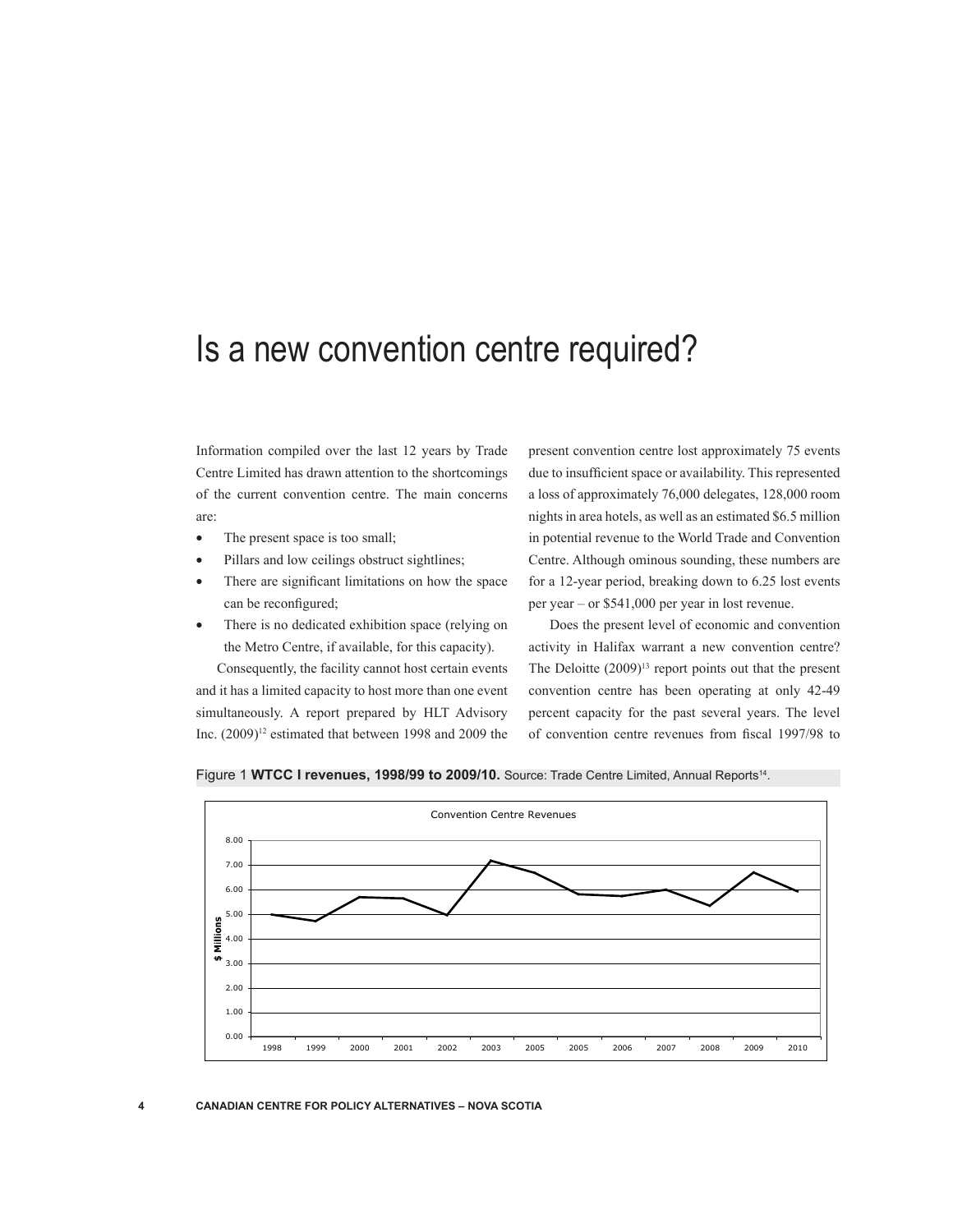2009/10 have remained relatively constant over the past 13 years, declining somewhat from a peak in 200314 (**Figure 1**).

The profitability of the World Trade and Convention Centre is hidden within the overall finances of Trade Centre Limited, which administers several other endeavors besides the convention centre (an office tower, an exhibition park, Trade Centre Limited major events, and Ticket Atlantic). Trade Centre Limited finished 2009/10 with a \$644,707 operating loss, despite a \$507,758 operating subsidy from Halifax Regional Municipality<sup>15</sup>.

Proponents of a new convention centre focus on lost revenue from conventions that the World Trade and Convention Centre was unable to host as a reason for an expanded or new facility. However, one could readily make the case that the present facility is underutilized, that its revenues are not indicative of there being a growth potential, and that Trade Centre Limited sustains an operating loss despite a sizeable subsidy from the municipality. Taken together these are not harbingers of growth or expansion. As previously noted, two studies have investigated the possibility of significant expansion or improvements to the current facility.

The WHW Architects (2007) report explored four possible expansion scenarios. Two of these involved building satellite facilities connected to the current centre via underground tunnels.

- One possibility was to add a  $24,000$  sq ft rooftop addition to the Scotia Square complex. This scenario was rejected as having poor functionality, poor image, questionable ownership, and would result in only a modest increase of space.
- Another scenario involved a 266,000 sq ft facility on the former Halifax Herald site (now amalgamated into the Nova Centre proposal), which would have effectively turned the World Trade and Convention

Centre into an annex of the new facility. This scenario was rejected as leading to the eventual abandonment of the World Trade and Convention Centre.

- • A third scenario involved an expansion within the shell of the present Metro Centre. This was rejected on structural, economic, and design grounds.
- The final scenario, which WHW Architects (2007) recommended, was to demolish the Metro Centre, expand the convention centre onto this location, and relocate the Metro Centre to the Cogswell Street interchange site.

The subsequent JDA (2010) study did not consider this final scenario, but only the demolition of the current convention centre building and its replacement with a larger structure, or the construction of a satellite facility on the neighbouring block. Both possibilities were rejected. The former was rejected on the grounds that such a building could only accommodate two thirds of the necessary capacity; the latter on considerations of traffic flow and view planes.

All these studies shed some light on the question of whether Halifax (and the province) requires a new convention centre. It is important to underscore that perceived opportunities to expand business is the basis of present calls for a new or expanded convention centre in Halifax. Tightly interwoven with the necessity and urgency of replacement or expansion – and the nature of a successor facility  $-$  is the magnitude of these perceptions. They are also constrained by a multiplicity of factors related to financing, view planes, urban planning considerations, concurrent development of other projects, and a large number of municipal and provincial considerations. There are no structural or other problems with the current convention centre, which would prohibit it from continuing to operate well into the future.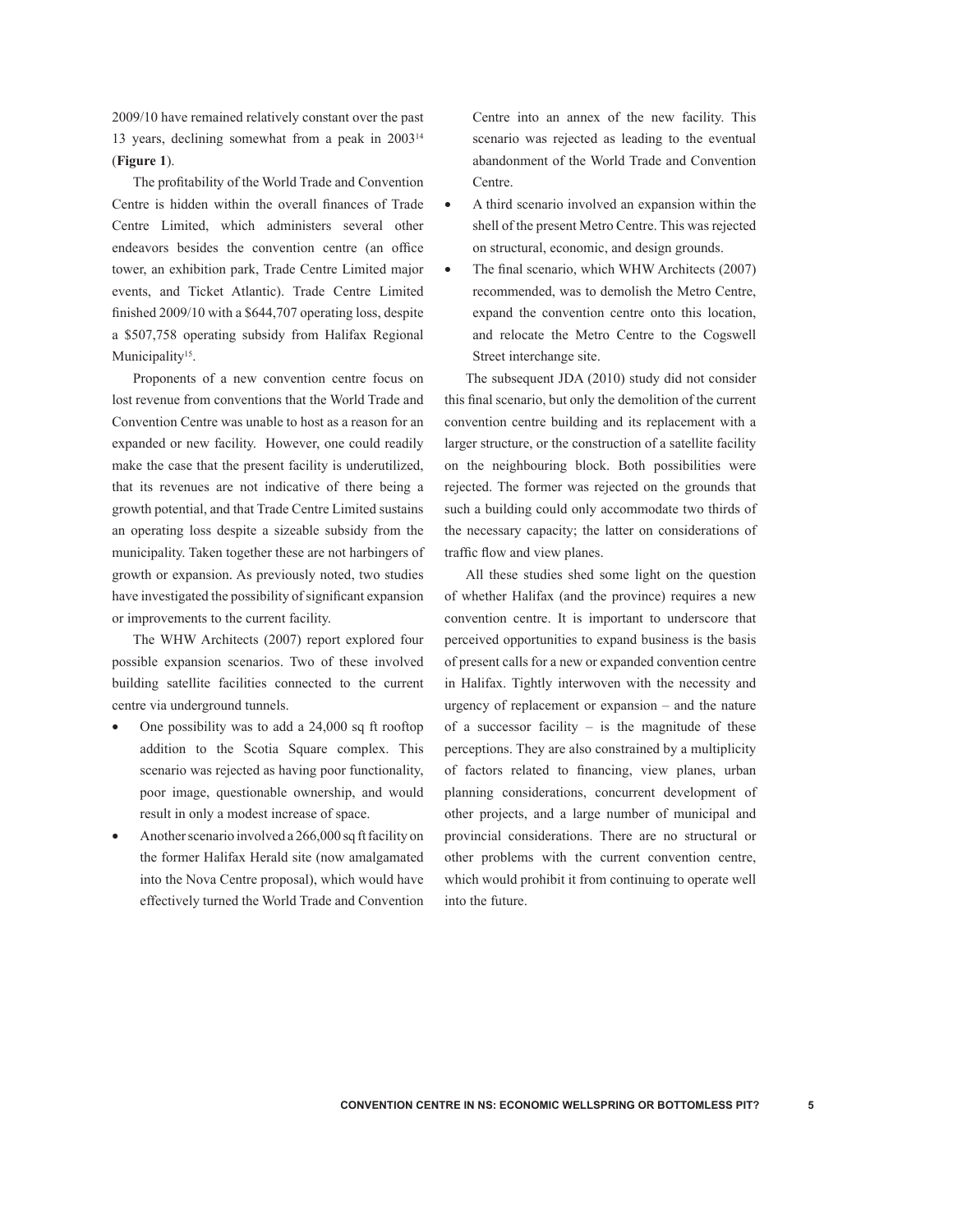## The convention centre landscape

In a comprehensive survey of the convention centre industry in the United States between 1990 to 2004, Professor Heywood Sanders documented its declining profitability, the oversupply of capacity and the fact that many convention centres (despite significant public subsidy) operate at a loss<sup>16</sup>. Published by the Brookings Institution in 2005, the study demonstrated "… that the dramatic, if not catastrophic, fall in convention activity and attendance has been both substantial and pervasive." Sanders (2005) noted, "… this decline began prior to the disruptions of 9-11 and is exacerbated by advances in communications technology. Currently, overall attendance at the 200 largest tradeshow events languishes at 1993 levels." All indications suggest that a turnaround of these trends is unlikely. The decline in demand, coupled with an oversupply of convention space, point to bleak prospects for the future.

Part of what is driving these downward trends, is what Sanders (2005) calls a type of "arms race" of cities competing with one another for the dwindling convention centre market. Across the United States, large, medium, and even small cities have made massive capital investments in the construction of new convention centres, expansion of existing facilities, and construction of ancillary facilities such as convention hotels. Spending on convention

centre projects has doubled to \$2.4 billion annually and convention centre space increased by 50 percent over the 15 years of the study. This situation has led to a fiercely competitive climate in which new, expanded, and renovated convention centres vie to lure a declining market share from existing facilities. The situation has become so dire that some convention centres, such as those in Hawaii, Charlotte, Seattle, and Denver, have all offered their facilities free to attract business. In other centres, deep discounts have become the norm. This competitive climate has had a significant impact on the profitability of convention centres, most of which now operate at a loss.

A further striking phenomenon documented by Sanders (2005) is that, despite evidence that the private investment and development that convention centreprojects have promised has not occurred, convention centre proponents remain undeterred. Indeed, they have been proposing even greater investment. Sanders (2005) writes that "… city and convention bureau officials now argue that cities need more space, and more convenience, to lure those promised conventions." This has led to a treadmill of "good money chasing after bad".

One case study examined by Sanders (2005) is that of St. Louis, where \$150 million was invested in an expanded convention centre that opened in 1993. Five years later, attendance was only 25 percent of that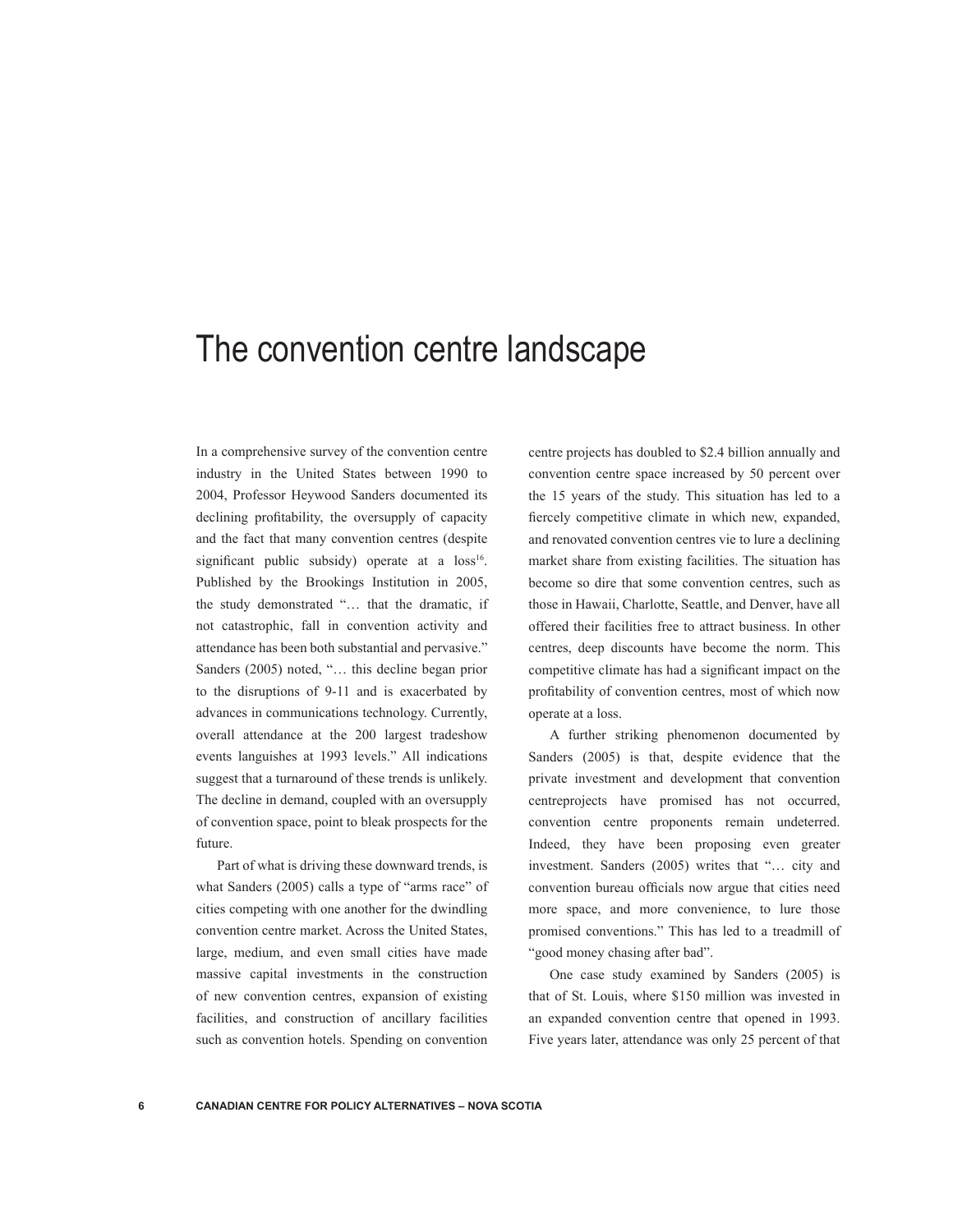forecast. This resulted in the public investment of \$265 million in a convention hotel, which, its proponents argued, would spur unrealized convention centre activity. Opened in 2003, the hotel had no discernable effect on convention centre attendance, prompting Sanders (2005) to observe: "The likelihood is that St. Louis and the state of Missouri will continue to pour public capital investment and tax subsidies into the downtown area and convention competition, despite the limited returns. The city is thus regularly subsidizing the convention centre at the expense of other public services or other revitalization strategies."

Sanders (2005) is critical of studies that have repeatedly forecast the benefits of investing in convention centres, pointing out that in the United States "… the level of activity in the nation's convention centres remains inadequately measured and poorly described, often by trade publications with their own indices or consulting firms with proprietary data that is impossible to verify." Decisions on investment in convention centres have frequently been based on consultants' reports and feasibility studies that "… portray a growing, expanding industry and which ensure that the given locality is quite capable of successfully competing for convention events and out-of-town attendees – and in the process reaping large financial benefits. Where … there is clear evidence of a changed market environment, these studies have quite often shifted to a different source of data, promised an imminent market turnaround, or simply ignored the question of competition altogether."

This survey of the convention centre landscape over the past two decades in the United States provides a sobering backdrop against which to evaluate a convention centre proposal in Halifax.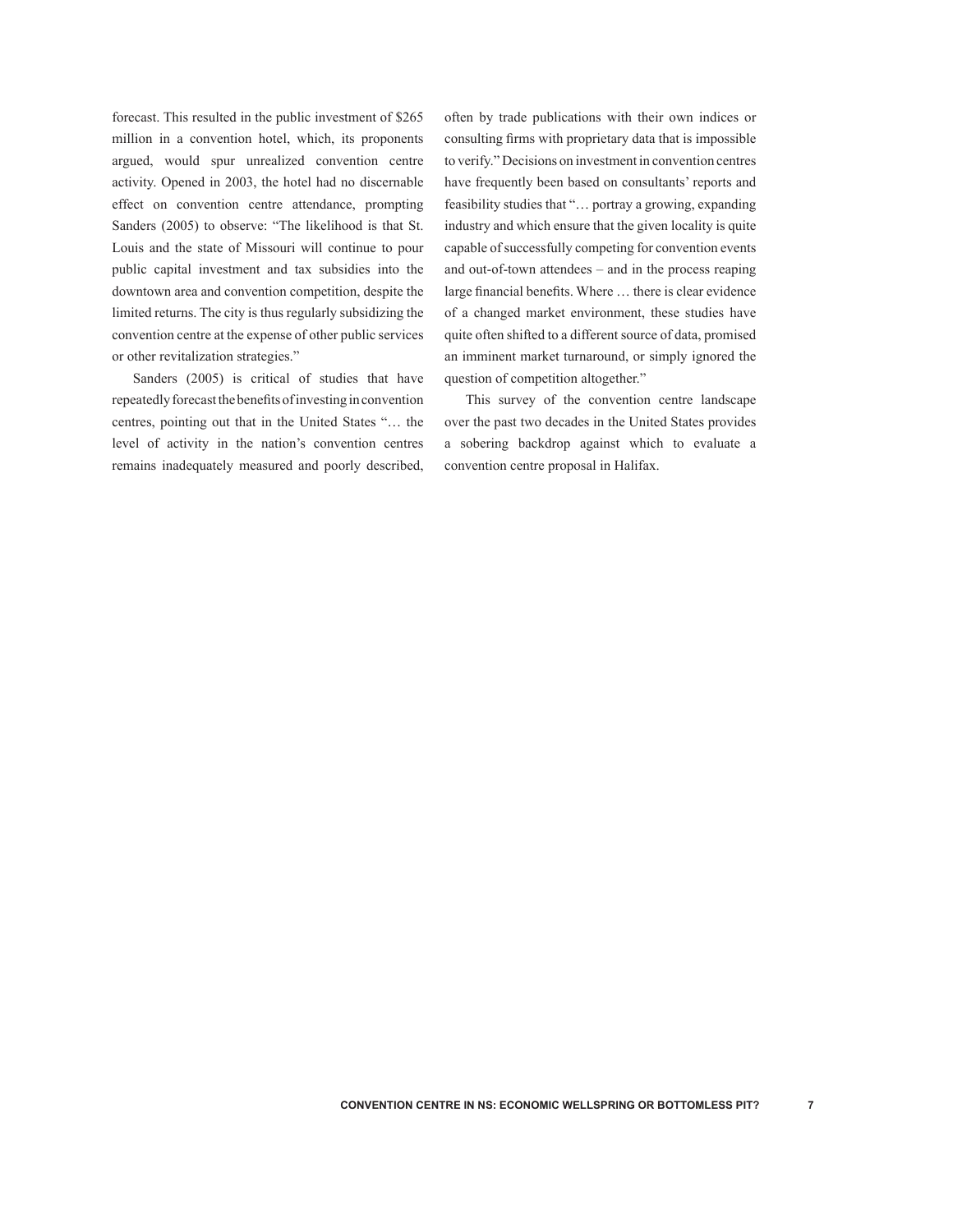## The business case for a new convention centre

A useful starting point for an examination of the business case for the proposed Halifax convention centre is the Deloitte report of July 14, 2009. This is the second of the series of consultants' reports that specifically deals with the finances and economics of the Rank Inc. convention centre proposal. The first is the HLT (2009) Advisory report of May, 2009 which focused on projections of delegate demand and the financial performance of a larger centre. HLT's demand projections are for three types of delegate: local/regional delegates, national delegates, and international delegates (**Table 1**).

It is evident that the HLT (2009) projections represent substantial increases in the expected number of delegates. Local/regional delegates (from within the province) are expected to increase by 117% over the average visiting delegates over the five-year period 2005 to 2009. National delegates are expected to increase by 127%, and international delegates by 187% – significant increases.

HLT (2009) projected that these levels of delegate visitation would begin modestly at 85% of the projected levels in the first year of operation of a new centre, increase to 115% in the second year as pent-up demand was satisfied, decrease slightly to 110% in the third year, and stabilize at 100% in the fourth year. HLT (2009) made no forecasts beyond the fourth year.

The Deloitte (2009) report made explicit the problem of convention centres making money by saying "It is important to note that convention centres do not generally operate as profit centres." After surveying convention centres across the continent, Petersen (2001) wrote, "In North America, only two or three convention centres in major markets consistently generate enough operating income to pay operating expenses."

In his survey of convention centres in the United States, Sanders (2005) concluded: "With events and attendance sagging in even the hottest destination spots, few centres are even able to cover basic operating costs – and local economic impacts have fallen far short of expectations." Direct revenues of convention centres –– and their potential profitability –– contribute to only one part of their economic impact. Let's examine this

#### TABLE 1 **Delegate projections for the new convention centre**

| Delegate type  | 2005-2009 average  | Year 4 projection |  |
|----------------|--------------------|-------------------|--|
|                | delegates per year |                   |  |
| Local/regional | 5.370              | 11.650            |  |
| National       | 7.406              | 16.800            |  |
| International  | 1.774              | 5.100             |  |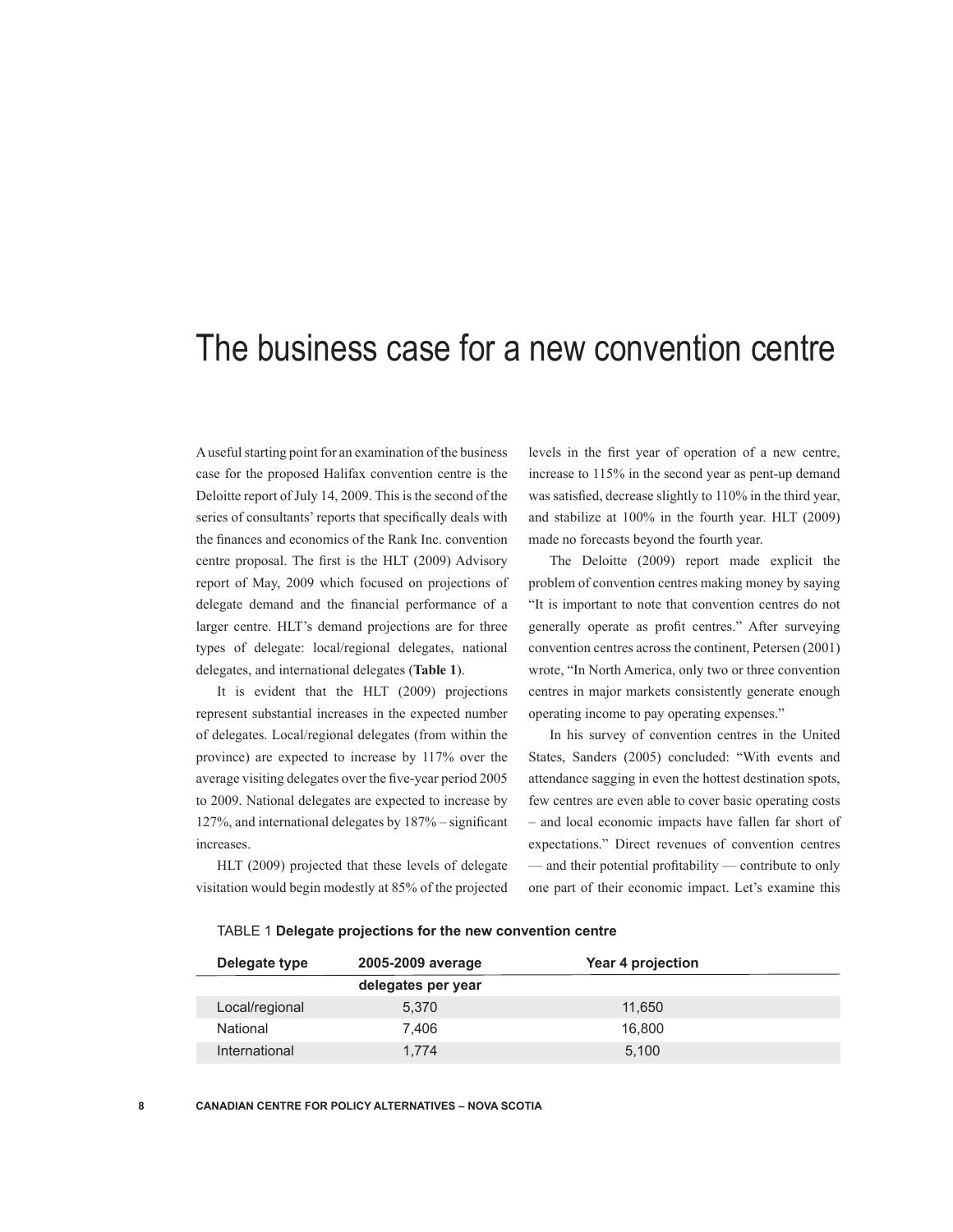in detail in relation to the Rank Inc. convention centre proposal.

In its "Technical Briefing" on the new convention centre, the Nova Scotia Department of Transportation and Infrastructure Renewal indicated the province and Halifax Regional Municipality would each pay \$127.5 million over 25 years (expressed as annual lease payments of \$5.1 million each, amortized at 6.98%, for a total of \$255 million), plus \$1.2 million for annual facility upgrades and \$1.7 million in annual operations and maintenance charges. Annual charges for the province and HRM would thus be \$6.56 million each. The federal government would contribute \$47 million to cover one third of the construction and design costs. Total taxpayer cost would be \$375 million over 25 years.

At the technical briefing, Scott Ferguson, CEO of Trade Centre Limited, projected that revenues of the new convention centre would increase from \$6 million to \$12 million over the first decade and then continue at an annual rate of \$12-14 million. These figures, however, do not account for the expected annual operating loss of the new centre. As noted above, convention centres typically lose money. They are expected to attract highspending delegates whose subsequent spending makes up for their operating losses. Between 2005 and 2009, the WTCC average annual operating loss was \$1,905,613 (HLT 2009, pg 47). HLT (2009) forecast that in year four of operations of a new convention centre (the so-called "stabilized year") total revenues would be \$7,787,866, while direct expenses (\$5,858,445) and allocated expenses (\$4,226,400) would total \$10,084,845 for an operating loss of \$2,296,980. This expected operating loss would actually be somewhat less, as some cost items would be covered by the \$1.7 million charge for annual operations and maintenance.

Direct expenses are those associated directly with the operations of the convention centre. Some (i.e., food and beverage costs, salaries and benefits, event expenses, marketing services, and event contract services) could be expected to increase proportionately as the volume of business increases. Others (i.e., operations, building maintenance, and building equipment – a total of \$796,333) would be relatively fixed and would presumably be covered as part of the \$1.7 million in annual operations and maintenance fees that TCL would pay Rank Inc.

Allocated expenses are proportions of TCL's administrative operating expenses that it allocates to the convention centre (one of several business components that TCL administers). Most of these (salaries and benefits, administration, sales and promotion, and insurance) would be relatively fixed. This category, however, includes property taxes which (pending negotiations; see below) may or may not be payable at all; and maintenance charges of \$320,000 that might be included in the \$1.7 million annual charge for operations and maintenance. The above \$796,333 in direct operations and maintenance costs plus the \$320,000 in allocated expenses totals \$1,116,333, all of which would presumably be covered by the \$1.7 million charged annually for operations and maintenance. This leaves \$1,180,647 as the new centre's expected annual operating loss (the \$2,296,980 projected loss, less the presumptive \$1,116,333 covered by the proposed annual \$1.7 million charge for operations and maintenance). This \$1,180,647 operating loss becomes \$29.5 million over the 25 years of the proposed agreement, raising the previously mentioned total taxpayer cost of \$375 million to \$404.5 million.

It is important to note that HLT's (2009) financial projections are themselves based on their projections of visiting delegates during the fourth "stabilized" year of operations of a new centre – substantial projections which range from 117% to 187% increases in the average number of delegate which visited during the five-year period 2005 to 2009. It is also important to note that HLT (2009) did not provide any projections beyond year four, the "stabilized year" of operations.

Deloitte (2009), however, apparently followed the lead of the province's Economics and Statistics Division, in assuming that business would continue to grow. The growth (interpolated from Figure 9 on page 21) is of 3.9% per year in number of events, and 5.2% per year in number of delegates. Assuming an average growth of 4.55% (intermediate between number of events and delegates), what would the operating income and expenses then be? The following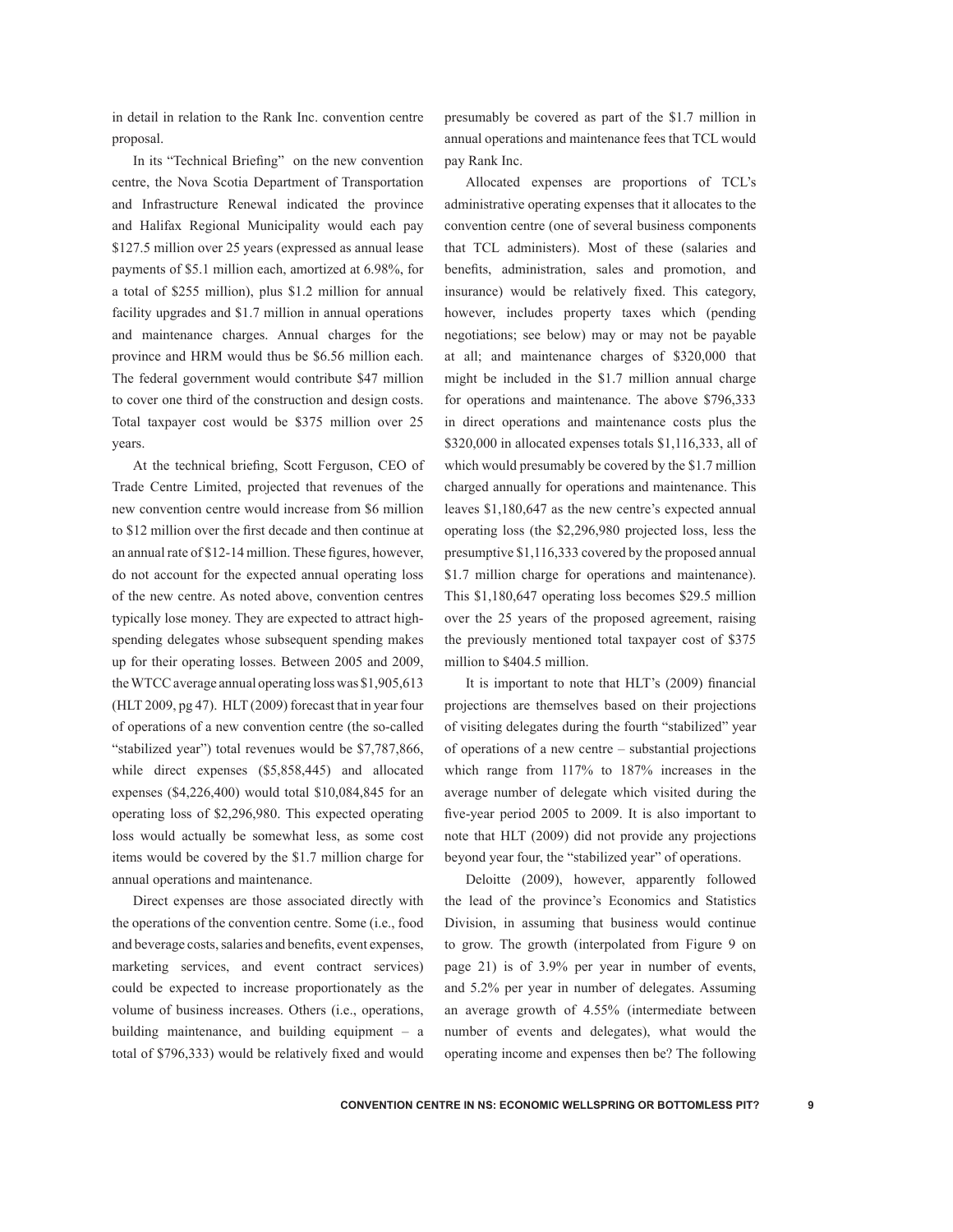calculations are based on Table 7 of the HLT (2009, pp. 47) report. Extrapolating to year ten, total annual revenues (increasing by 4.55% per annum) would be \$10,170,977; total direct expenses would be \$6,611,136 (again assuming a 4.55% increase); and total allocated expenses would be \$3,906,400 (assuming no increase, but including property tax as being payable) for a total of \$10,517,536, i.e., an operating loss of \$346,588. Even under the very optimistic scenario that growth would steadfastly continue to increase at this annual rate of 4.55% for the next 15 years (i.e., maintaining the trend forecast for the first decade), the total accumulated operating profit over 25 years would be \$10.3 million (**Appendix A)**. Even under such optimistic projections, taxpayers would still lose **\$399.2 million** (the taxpayer cost of \$404.5 million minus the \$5.2 million 25 year accumulated operating profit of the convention centre itself).

However, the Deloitte (2009) report notes: "Convention centres provide a broader benefit to the community by attracting delegate, exhibitor, and organizer spending, which in turn generates economic benefits within the community." It could be highly lucrative for the province if it can attract convention delegates, entice them to stay longer while in the province, and convince them to return for future visits. The Deloitte (2009) report notes: It has been estimated that the average convention delegate spends Figure 2 **Convention centre delegate composition, 2004-2009.** Source: Deloitte (2009)13.



approximately \$251.80 per day in Nova Scotia or \$526.27 per stay." However, the economic impact of the new convention centre is highly predicated on attracting more national and international delegates. Between 2004 and 2009, international delegates comprised 3% and national delegates comprised 13% of total delegates to the World Trade and Convention Centre. Regional delegates comprised 23%; local delegates comprised 61% (**Figure 2**).

By 2018, expenditures by international delegates are forecast by Deloitte (2009) to rise to 54% and those by national delegates are expected to rise to 38% of the direct (purchases of goods and services) and spinoff (defined as the indirect impacts due to inter-industry transactions and repercussive effects of household spending and re-spending) economic impact of the project (**Figure 3**).

The combination of international, national, and regional delegates is forecast to generate \$1.9 million per year in provincial government revenue – 94% of the total economic impact. Local delegates, while representing 83% of attendees, are forecast to provide only \$113,000 or 6% of the annual economic impact. How is this possible? The Deloitte (2009) report, drawing on data and analysis from a 2008 Economics and Statistics Division report,<sup>19</sup>says: "The large economic impact of few international delegates is explained by the fact that they spend more time in an event location to visit other Figure 3 **Projected delegate expenditures in year 4 (2018) of operation of the new convention centre.** Source: Deloitte (2009)<sup>13</sup>.

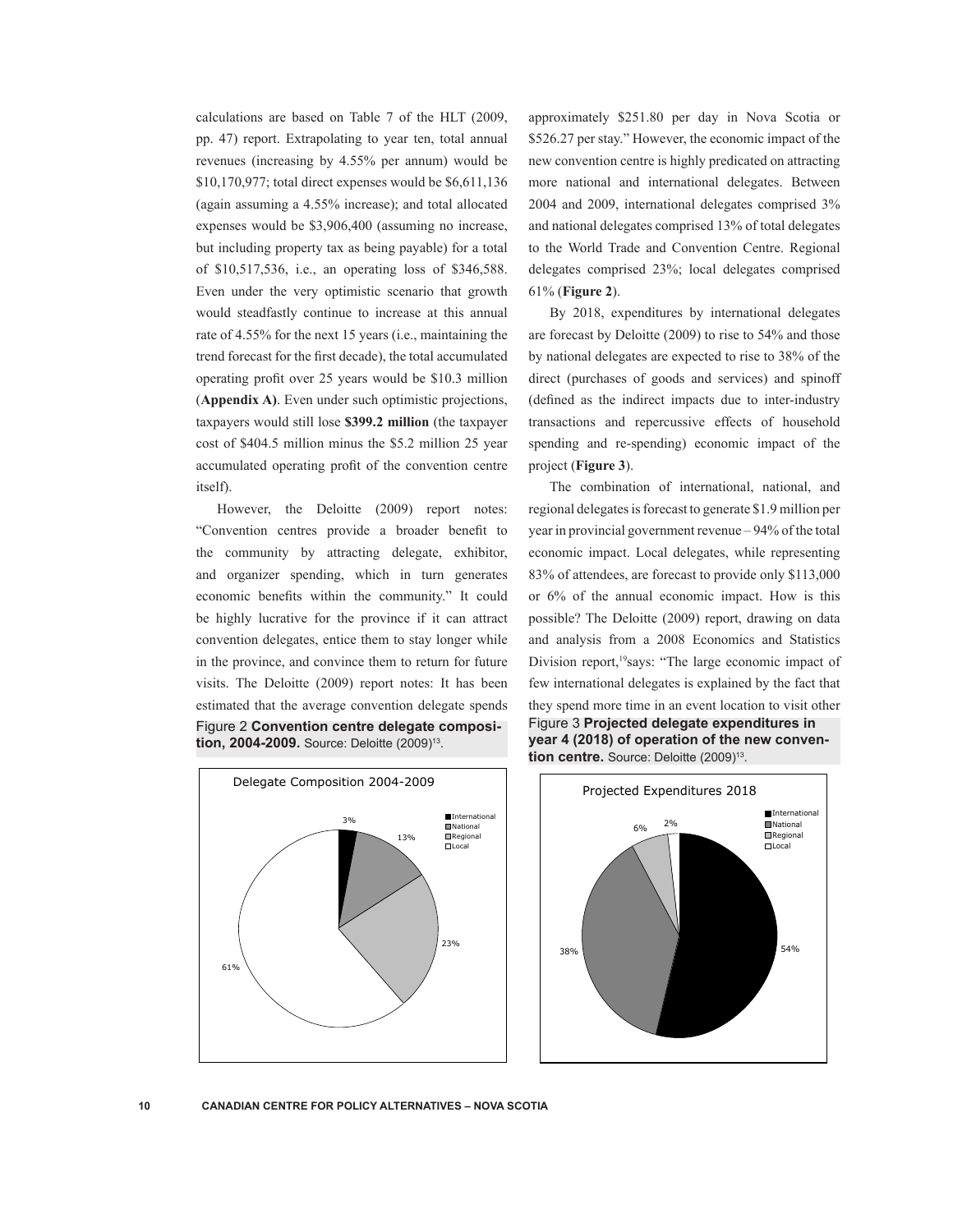tourist or cultural attractions in the area."

The Gardner Pinfold economic impact assessment in  $2009^{20}$  and its supplement in  $2010^{21}$  are based on "current" work to update the Nova Scotia Tourism Economic Impact Model (TEIM)" and assume somewhat different convention delegate spending profiles. These reports assume a \$205 per stay expenditure for local delegates, \$673 for regional ones, and \$1,630 for national delegates, and  $$1,041$  for international ones<sup>22</sup>. Gardner Pinfold (2009) also partition delegates differently, dividing Deloitte's (2009) "local" (Nova Scotia) category into another "local" (metro Halifax Regional Municipality) and "provincial" (the rest of Nova Scotia) categories. The latter is then grouped with the regional category. They also introduce a separate "consumer & trade shows" category. Consequently, the projections in the Deloitte (2009) and Gardner Pinfold (2009) reports are measuring apples and oranges – hard to compare. There are, however, several essential points to consider:

## Dependence on national and international delegates

The heavy reliance on international delegates – forecast by Deloitte (2009) to increase from 3% to 9% of all attendees – and national delegates forecast by Deloitte (2009) to shrink from 13% to 7% (although absolute numbers will increase slightly) – to provide 92% of the economic impact of the project makes it highly sensitive to stochastically unpredictable conditions.

Can anyone predict what the global economy will be doing in 2018, 2024, or 2039? What energy and fuel costs will be (i.e., the costs of transportation)? What the global security situation will be and its impact on travel? What the technological landscape will be (i.e., costs and capabilities of video-conferencing and related technologies)? What about climate change and growing concerns about the environmental impact of air travel? In today's world, no one can know the answers to any of these questions.

## Economic impacts: provincial and federal

Assuming no major impediments to travel, by 2018 (year 4 of the convention centre), 94% of the economic impact of the project depends on attracting about 26,300 national and international delegates to Nova Scotia (Deloitte 2009, Fig. 9, pp. 21) to generate \$1.903 million in annual provincial government revenue (Deloitte 2009, Table 3, pp. 22) . By 2024 (year 10 of the convention centre), the number of national and international delegates is forecast to increase to about 44,600 visitors (Deloitte 2009, Fig. 9, pp. 21), who would generate \$2.653 million in provincial government revenue (Deloitte 2009, Table 3, pp. 22). Revenues from spending by local delegates are forecast to yield \$113,000 in annual tax revenues in 2018 and \$158,000 by 2024. Thus total provincial tax revenues equal \$2.016 million in 2018 and \$2.811 million in 2024 (Deloitte 2009, Table 3, pp. 22). This is an annual rate of growth of 5.7%

Extrapolating these amounts over a 25-year period indicates an expected revenues of \$90.63 million for the province of Nova Scotia (**Appendix B**). The Deloitte (2009) report does not include data on projected revenues to the federal government, however, the Gardener Pinfold (2009, pp. 20-22) report does. It shows federal revenues as being equivalent to 99.46% of provincial ones. Therefore, \$90.63 million in provincial revenues plus \$90.14 million in federal revenues equal **\$180.8 million in total tax revenues.** Since the deficit (taxpayer cost minus operating profit) of the new convention centre over that time frame would be **\$399.2 million** (see above), this would yield a **net loss of \$218.4 million** of the entire convention centre project over 25 years. Thus rather than being a "loss leader" the new convention facility would simply be a loss. Even factoring in all spending on goods and services cannot bring sufficient tax revenues to counterbalance the investment in the construction and operation of the convention centre.

A salient point, however, is that even what revenues do accrue do so to the province and federal government (through HST and income tax). None of this financial activity yields revenues to Halifax Regional Municipality, which nonetheless is expected to contribute \$57 million to the project.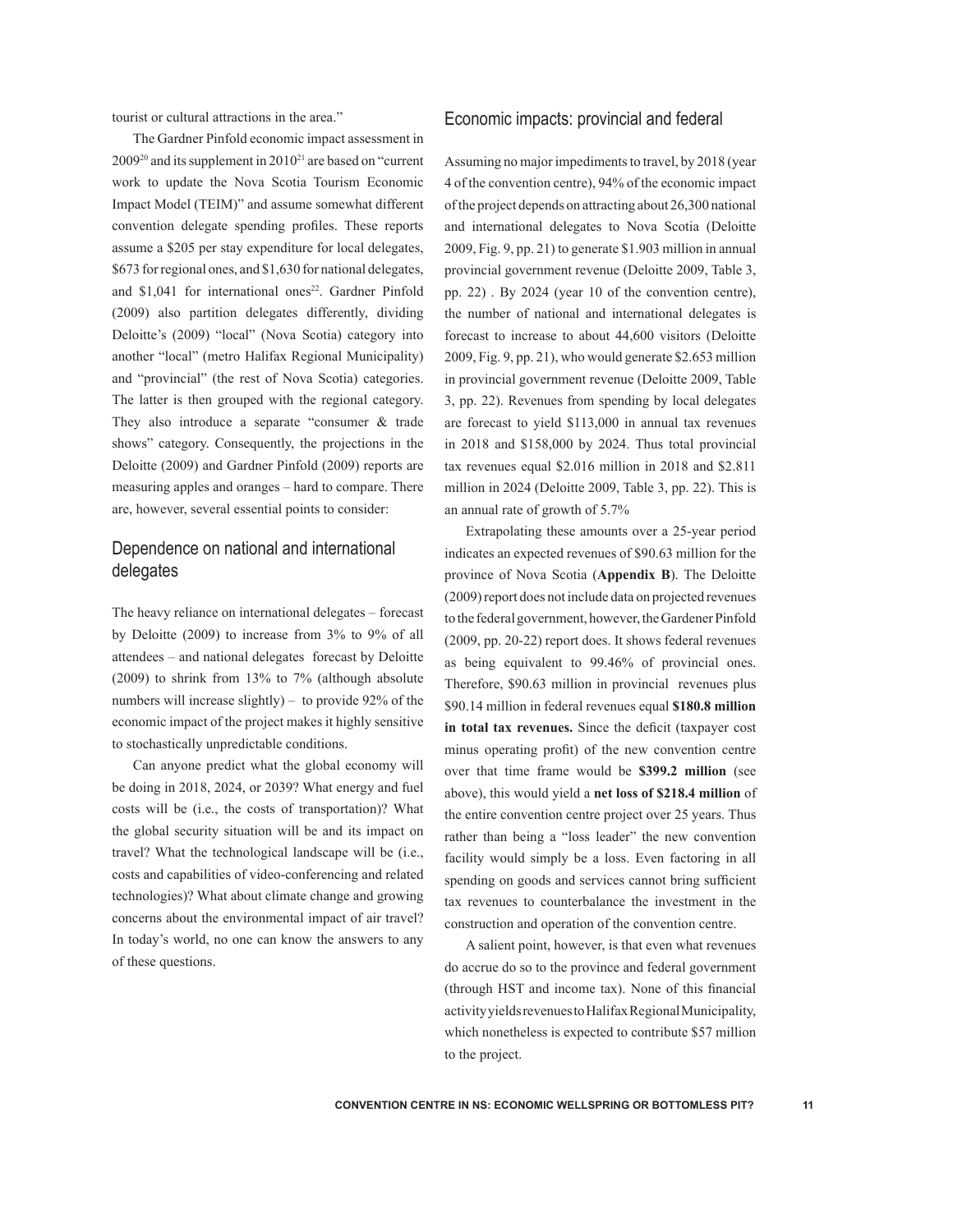## Figure 4 **Convention Centre-related tax revenues by spending category.**

Source: Gardner Pinfold (2010)<sup>21</sup>.



The province's technical briefing gives a projected figure of \$170,787,699 in direct and spinoff provincial and federal taxes (\$85,624,730 in provincial taxes; \$85,162,969 in federal taxes) over a 10-year period. This figure is drawn directly from the Gardner Pinfold (2010) report, which is derived from the data presented in the Trade Centre Limited (2010) market projections report $23$ <sup>†</sup>.

However, these figures overstate the economic impact of the project. Why? Each is a cumulative sum of taxation on three categories of spending (**Figure 4**):

- 1. Taxation on spending by *delegates*;
- 2. Taxation on spending by "*event planners*" (i.e., taxation on the goods and services that convention centre staff and others purchase for the purposes of the convention events themselves); and
- 3. Taxation on the *operations and maintenance* expenses of the convention centre itself.

While the first of these represents a net economic impact, taxation on the other two categories is redistributive, balanced against the revenues of the new convention centre itself. If the new convention centre pays taxes to the provincial and federal governments, this money would be paid by a crown corporation of the provincial government. What the right hand giveth, the left hand taketh away. Therefore, only the projected 10 year taxation on delegate expenditures (\$118,378,759) should be considered as a net economic impact. This number extrapolates to **\$295.9 million** over 25 years. Compare this to the figure of **\$180.8 million**, derived from the Deloitte (2009) report: a difference of over \$155 million between the two reports. However, even under the elevated TCL (2010) projections the convention centre project would *still* lose money: **\$295.9 million** in tax revenues minus the **\$399.2 million** in convention centre losses would yield a net loss of **\$103.3 million** over 25 years.

## Trade Centre Limited: market projections or wishful thinking?

The higher projections of the Gardner Pinfold (2010) report derive directly from the elevated delegate projections contained in the Trade Centre Limited (2010) market projections report. Delegate numbers in the Deloitte (2009) and Gardener Pinfold (2009) reports are based on the Economics and Statistics Division (2008) report based on information supplied by Trade Centre Limited and the HLT Advisory (2009) report..

Evidence to support the validity of the significantly higher projections in the Trade Centre Limited (2010) report is conspicuously lacking. For example, the report states "The WTCC share of the Canadian international

<sup>†</sup> **Note:** tax revenues (indeed other financial determinants of a project) can be appraised in two ways. The present study attempts to determine, as comprehensively as possible, the projected economic performance of the proposal for a new convention center. It is also possible to approach this from an "incremental" perspective. In other words, to calculate investment, volume of business, revenues, profitability, rate of return on investment, etc. of the *old* convention center and compare it with the proposed *new* one. In such an analysis one can then compare all the economic and performance parameters (at every stage of the project) to determine how much better (or not) the new will be in comparison with the old. From this one can make a determination if it is worth proceeding with the new if its performance, rate of return, etc. is no better (or worse) than the old. This is a valid and useful approach, however, as the present analysis will show, there is more than enough evidence to question the wisdom of the present proposal on its own merits, without having to resort to such an additional step.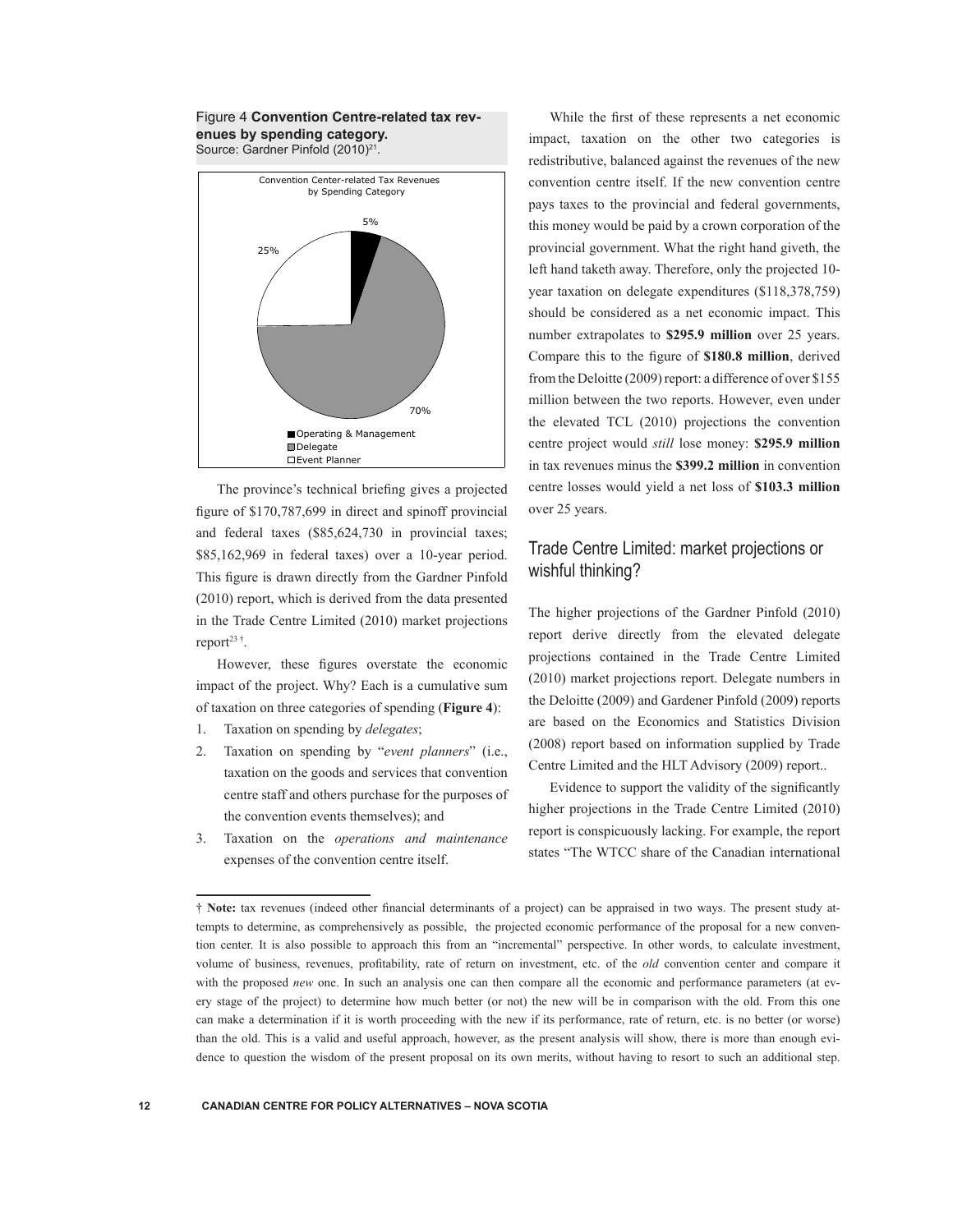market is projected to grow from 3.5% in the base year to 6.5% in year 10 of operations." This may or may not be a reasonable supposition, but there is scant evidence adduced to support it. The Trade Centre Limited (2010) report says "This information is based on primary and secondary research, industry trends, and customer feedback" – a vague statement which provides little to support the significantly higher projections of the report. In some instances the information presented in the Trade Centre Limited (2010) report is demonstrably erroneous. In a public lecture on November 8, 2010 at St. Mary's University, Sanders pointed out that the Trade Centre Limited (2010) report claimed (purportedly based on the ICCA 2008 Statistics Report<sup>24</sup>) that the international convention market grew by 800 events between 2007 and 2008. In fact, it declined by 103 events. It also bears noting that Trade Centre Limited is not an impartial outside consultant, but a player with a clear stake in the project. Trade Centre Limited is the provincial crown corporation that operates the World Trade and Convention Centre.

Teasing out the differences between reports is a complicated matter, since they sometimes employ different categories and don't present all the data on which their forecasts are based. Nevertheless, it is possible to accomplish this. As an example, the accompanying figures compare delegate projections and delegate expenditures for year 10 of the operation of the convention centre between the Gardener Pinfold (2009) and the Trade Centre Limited (2010) reports. In the Trade Centre Limited report, these numbers are given directly. In the Gardener Pinfold report, the delegate numbers come from the Deloitte (2009) report, which in turn originate from the Economics and Statistics Division (2008) report and the HLT Advisory (2009) report. Delegate expenditures are calculated from the average per stay expenditures of the different categories of convention centre delegates. In **Figure 5**, which shows the Year 10 forecast of delegate numbers, the salient difference is between the numbers of national delegates (partitioned into association and corporate categories): 17,200 versus 38,650, forecast by the two reports. At \$1,630 per visit, the category of national delegates is the highest spending of all convention centre attendees. Expenditures by national delegates balloon from \$28 million to \$63 million. More than tripling the number of regional delegates, from 6,250 to 19,890 at \$673 per



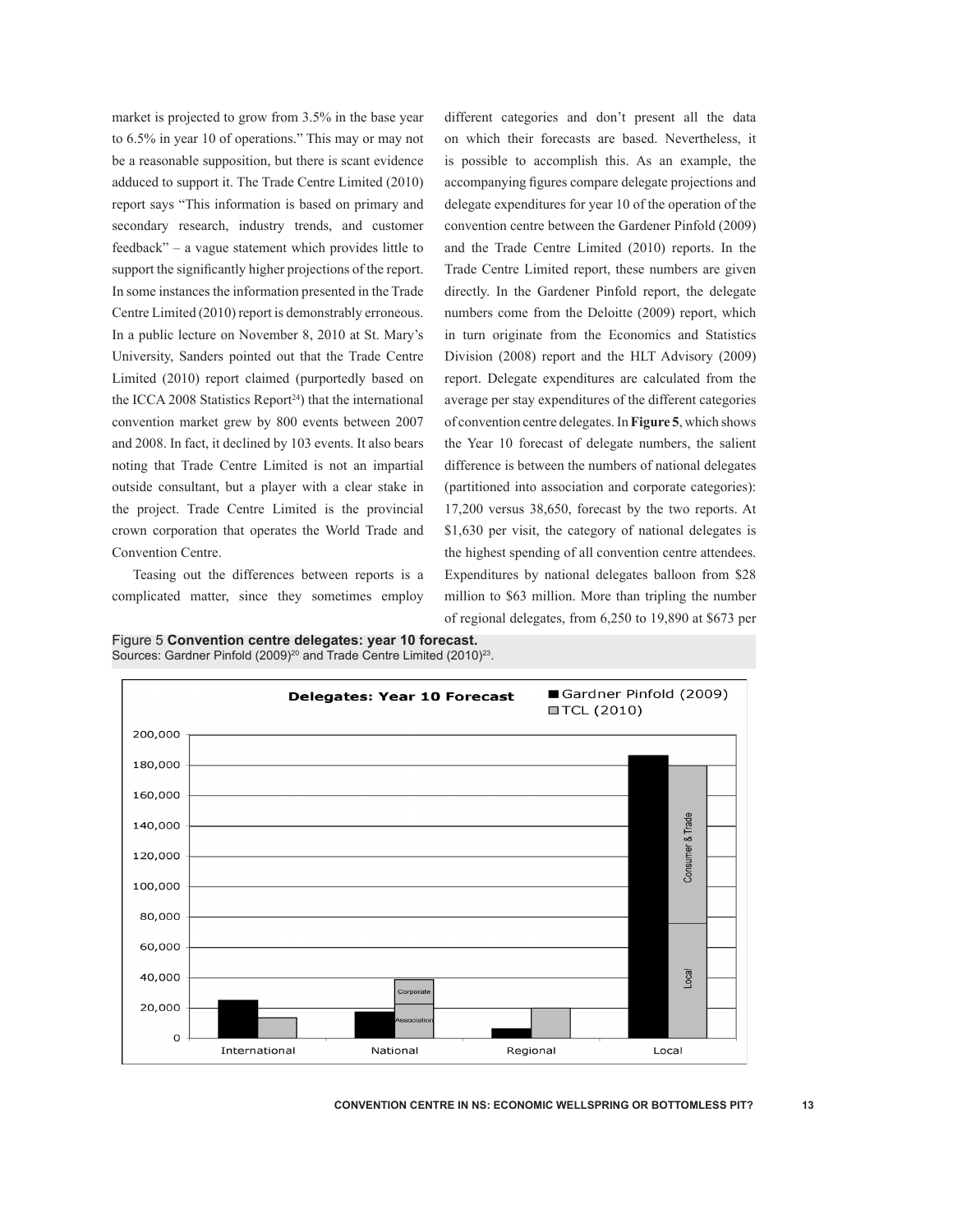



visit, also increases the forecast expenditures shown in **Figure 6**.

The Trade Centre Limited (2010) report forecast significantly less expenditures by international delegates than Deloitte  $(2009)$  did  $- $14$  million versus \$26 million – but this balances with higher regional expenditures in the Trade Centre Limited (2010) report, which estimated \$13.4 million in regional expenditures compared to Deloitte's (2009) \$4.2 million estimate. These large differences have a significant affect on financial projections.

There is a similar discrepancy in the estimates of the 10-year taxation on delegate expenditures. The Gardner Pinfold (2009) report estimated this at \$52,805,504. In the Gardner Pinfold (2010) report, which based estimates on the Trade Centre Limited (2010) market projections, the estimate is much higher at \$118,378,759. These numbers extrapolate to \$132,013,760 and \$295,946,898 over a 25-year time frame – a large discrepancy. The Gardner Pinfold (2010) forecast is more than double that of Gardner Pinfold (2009). The total tax revenue impact over 25 years as forecast by the three reports is shown in **Figure 7**.

If the Deloitte (2009) forecast proves accurate, governments would reap \$19.5 million in taxes over 25 years, averaging out to \$780,000 per year. If the Gardner Pinfold (2009) forecast proves accurate, governments would reap \$27 million in taxes, about \$1.08 million per year. If the Gardner Pinfold (2010) forecast – based on Trade Centre Limited (2010) – proves accurate, governments would reap \$190 million in taxes over 25 years, about \$7.6 million per year. That's a sevenfold difference in revenue estimates. Given the lack of supporting evidence for the elevated delegate projections in the Trade Centre Limited (2010) report, its outright errors, and the clear partiality of its own forecasts, one could readily conclude its estimates are aspirational at best, unrealistic at worst. The differences between the four reports: Deloitte (2009), Gardener Pinfold (2009), Trade Centre Limited (2010), and Gardener Pinfold (2010) underscore the uncertainties of making impartial financial projections.

#### Economic impacts: municipal

The Deloitte (2009) report also forecast some economic benefits to Halifax Regional Municipality. It projected an increase in the hotel levy, a positive impact on "cottage industries", and increased employment, which would increase the property tax base. But, Deloitte (2009)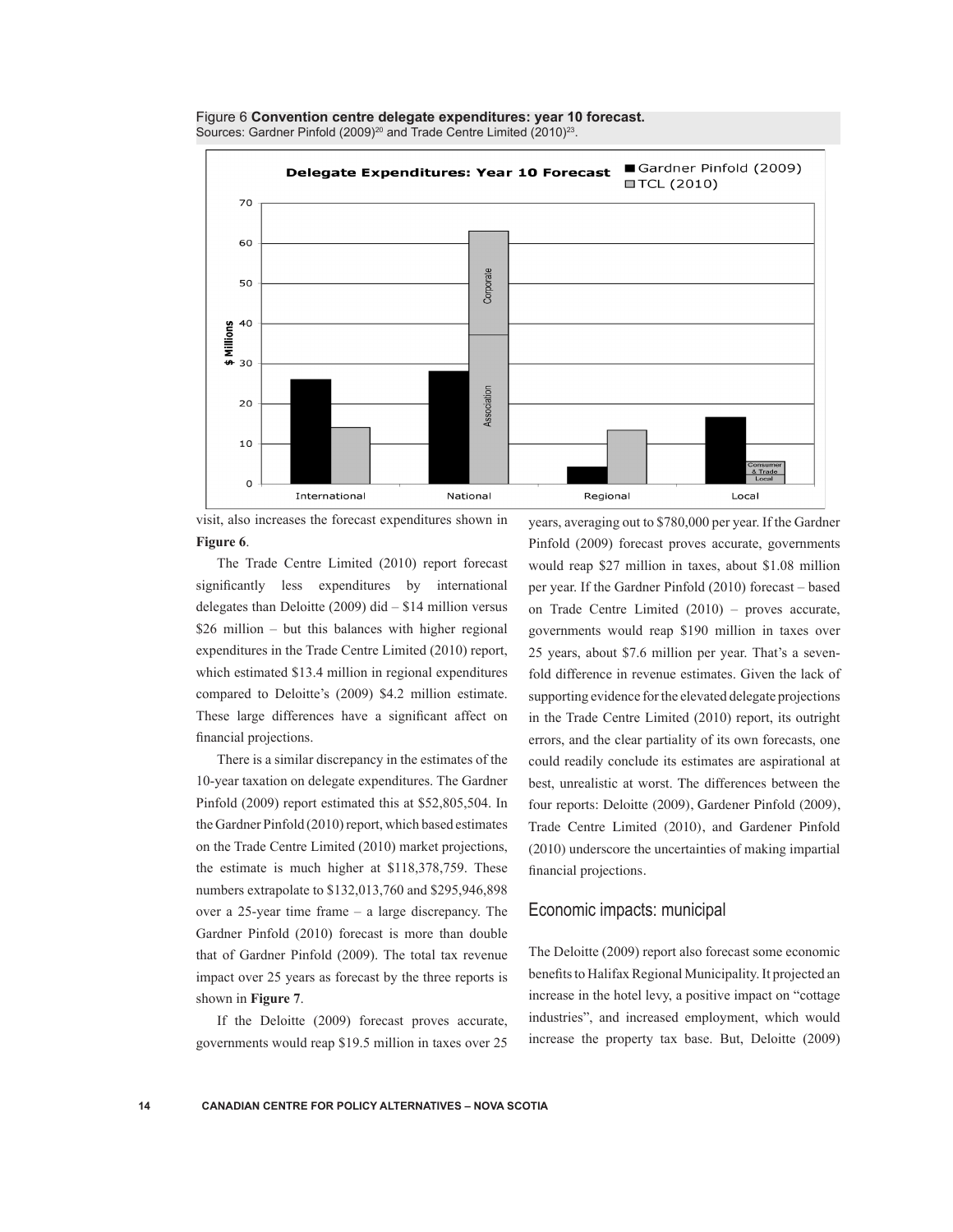



admited that these projections are "unquantifiable at this stage." The Gardner Pinfold (2009) report is more specific. It predicted an additional \$150,000 annual increase in the hotel levy and that the new centre might pay double the \$600,000 in municipal property taxes that the current centre pays. The \$600,000 property tax figure given by Gardner Pinfold (2009) is, however, incorrect. This is the property tax paid for the entire office building in which the WTCC is situated. Property taxes for the WTCC itself are only \$275,000. The HLT Advisory (2009) report projected that property tax for the *new* convention centre would be \$544,000. Increases in hotel levy – \$3.75 million over 25 years – would be incremental new revenue.

As for municipal property tax, the situation with respect to this remains unclear. In its initial offer to Halifax Regional Municipality to participate in the project, the province asked for a property tax exemption<sup>25</sup>. If this request were to be granted, it would represent a revenue loss for the Halifax Regional Municipality. Depending on the disposition of the old convention centre, which the province has offered to the city via a property swap, the city would no longer collect the property taxes that it presently does. And, it would deprive the city of any substantive channel of revenue with which to recoup its \$164 million (over 25 years) investment in the project. Furthermore, even if Halifax Regional Municipality does not agree to this request and municipal property tax is payable, if this property tax is paid by the province (as it does for the current centre), then it is simply redistributive revenue, channeled from a provincial crown corporation to the municipality. It does not represent net new revenue arising from the project.

#### Jobs, jobs, jobs

Scott Ferguson, CEO of Trade Centre Limited, was quoted in media reports as claiming that the new convention centre project would create 12,000 new jobs.26 This figure appears to be drawn from the Gardner Pinfold (2010) report that projected a total (direct and spinoff) employment figure of 12,871 person-years over a 10-year period for both Halifax Regional Municipality and the rest of Nova Scotia. This, however, is not the same as 12,871 jobs. A "person-year" is one person employed for one year. This yields an average of 1,287 people working (directly and in spinoff employment) during a year. It includes some new full- and part-time jobs and some existing jobs augmented by additional hours.

The Gardner Pinfold (2010) report projected that 4,905 of these person-years of employment would be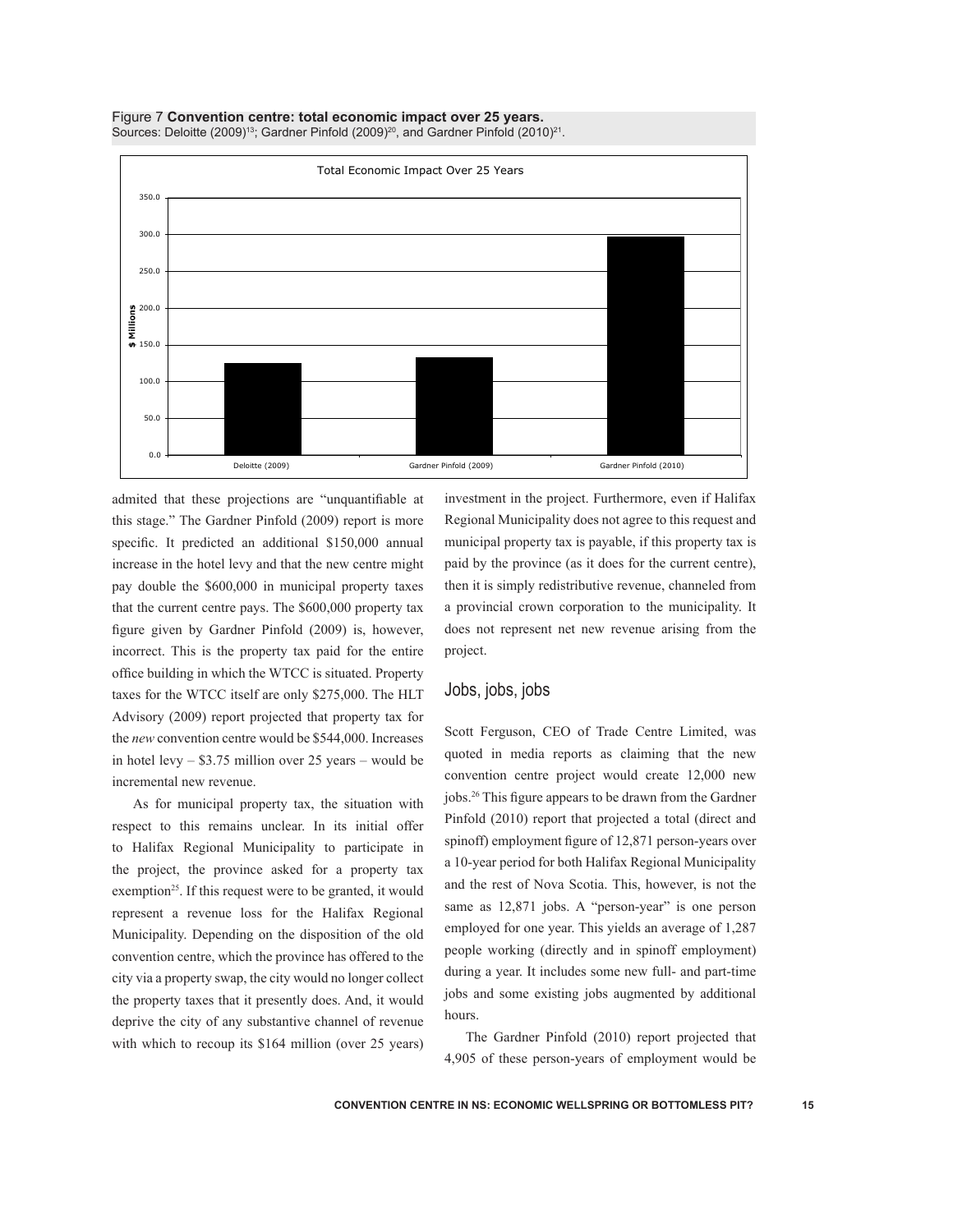in the construction of the centre, which it is anticipated would take three years (on average 1,635 people employed per year). This leaves a balance 7,966 personyears, which over the 7 remaining years yields an annual figure of 1,138 person-years of employment once the centre opens. This is more than a degree of magnitude less than 12,000 new "jobs."

What proportion of these 1,138 person-years of employment might be new jobs (full or part-time), and what might represent additional hours for existing jobs, is at this stage undetermined. In the Deloitte (2009) report, the economic impacts of the project are calculated based on an average annual salary of approximately \$18,000 per person – hardly an attractive salary. On this basis, the project would yield in the order of \$20.5 million in annual wages.

## Business Case: Summary

In summary, a realistic business case for a new World Trade and Convention Centre cannot be made. If the Deloitte (2009) and Gardner Pinfold (2009) forecasts prove correct the venture would lose in the order of **\$218.4 million** over the 25 year term of the project. Even factoring in all spending on goods and services cannot bring in sufficient tax revenues to counterbalance the investment required to build and operate the convention centre given the slender profits that can be

made, even with optimistic delegate and event growth projections. Even the poorly substantiated (indeed, sometimes demonstrably erroneous) projections of the TCL (2010) report fail to make the project profitable. It would still lose **\$103.3 million** over 25 years.

Furthermore, even such revenues as are forecast in these scenarios, return funds almost exclusively to provincial and federal governments. Some revenues would have to be channeled back to Halifax Regional Municipality through property tax or other financial arrangements. Otherwise, the rather modest economic benefits, such as increases in the hotel levy, would not come close to matching the level of investment expected of the municipality. It would be hard to imagine the municipal council embracing such a deal. Furthermore, while the construction and financing costs of the new convention centre are fixed (Rank. Inc. is responsible for any cost overruns), the revenue projections are speculative and dependent on market and other conditions difficult to forecast. Significant revenues are dependent on attracting more high-spending national and international delegates and conventions. Attracting more conventions and enticing delegates to extend their stay and to return to Nova Scotia again, would have to become a top priority.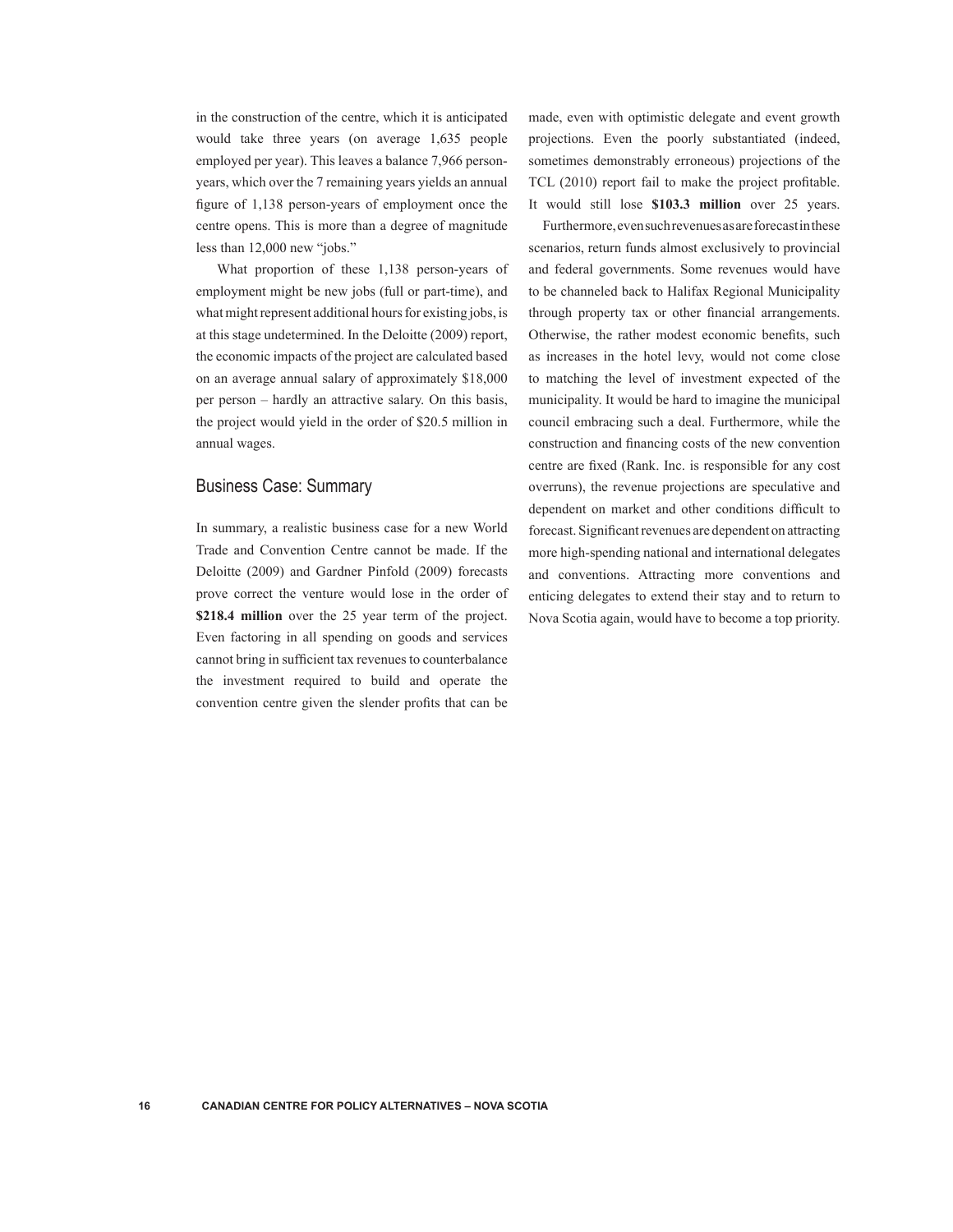## Situating a convention centre: the cultural context of success

As previously noted, 94% of the proposed project's economic impact is based on attracting 26,300 (year 4) to 44,600 (year 10) international, national, and regional visitors.

Delegates currently stay an average of 2.09 days in Nova Scotia [thus,  $55,000$  (year 4) to  $93,200$  (year 10) visitor nights]. One of the objectives of the new convention centre, articulated in the Criterion (2009) and Deloitte (2009) reports, is: "Enhancing local tourism overall by attracting attendees: who would be unlikely to visit Nova Scotia at all for other purposes; who may engage in pre and post conference activities; who may bring accompanying persons; and who may return for other visits based on the experience they have as delegates."

The economic success of the venture is highly predicated on converting these high-spending national and international delegates into equally high-spending tourists who will extend their stay and return in the future. This is an inherently risky proposition given our inability to forecast economic, environmental, political, and other circumstances over the next 25 years. Nonetheless, if such an initiative is to succeed it is clear that there need to be compelling attractions to entice delegates. A two-floor underground convention centre will certainly not be one. Quality accommodations and dining are important, but by themselves are of little competitive consequence since excellent hotels and fine dining exist throughout North America. Nor are consumer goods and "shopping" apt to be more than a partial attraction, since in today's globalized marketplace it is possible to purchase most goods anywhere, and larger North American centres have much greater selection those available than in Halifax. This is true for even for distinctively Nova Scotian products. Goods such as microbrews, crystal glass, maple syrup, etc. can be found in many centres.

A significant factor in an urban setting such as Halifax is culture – the broad swath of artistic and cultural activities, venues, events, and associated products that convey a sense of distinctiveness of place and people and impart an enriching experience.

Peninsular Halifax already possesses distinct advantages in this regard. Pier21, the Maritime Museum of the Atlantic, the Museum of Natural History, the Art Gallery of Nova Scotia, Neptune Theatre, Citadel Hill, the Public Gardens, and other facilities and sites offer visitors of a variety of opportunities to learn, enjoy, relax, and interact.

Events such as the Royal Nova Scotia International Tattoo, the Atlantic Film Festival, the Halifax Buskers International Festival, the Atlantic Jazz Festival, and the Atlantic Fringe Festival all offer a rich tableau of artistic experiences. The performing arts are one of the most accessible and engaging methods of imparting the satisfying and distinctive experiences<sup>27</sup> that can entice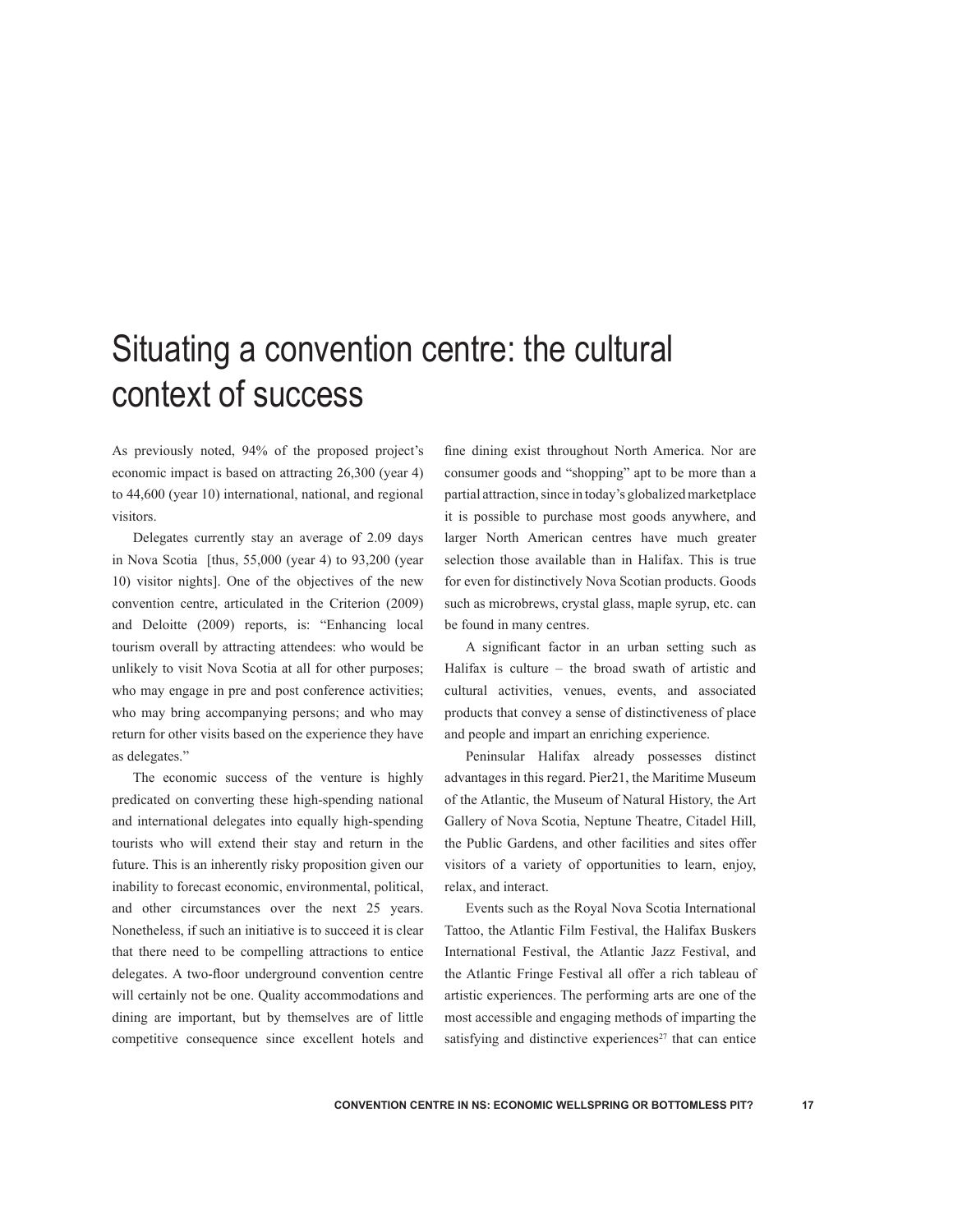visiting delegates to extend their stay and return to the province.

Despite this, facilities for the performing arts in Halifax are meager, old, far below required capacity, technically inadequate, scattered, and mostly in private hands. There is no provincial or municipal centre for the performing arts; the province's symphony orchestra continues to look for a permanent home; the film festival is similarly bereft of a home base; the jazz festival has recently lost its main performing venue; and the fringe theatre festival has to rely on an ever-changing roster of ad-hoc spaces.

Concurrent investments in projects that synergistically work towards the goals of making an economically successful convention centre should be a top priority. Yet plans to invest in projects that could help develop these critical elements of the Halifax cultural landscape are conspicuously lacking. Such asymmetry only fuels criticism that all the investment eggs are being placed in a single risky basket.

Here is an illustration of what could be considered to bolster the business case for a new convention centre: Projects such as the Legacy Centre for the performing arts, a home venue for the Atlantic Film Festival, and proposals for a large symphony / ballet / music / performing arts venue could be combined under a single roof to create a full-featured provincial centre for the performing arts. Based on estimates and unpublished information, this would entail an investment of about \$32 million, 20% of the price tag of the new convention centre.

Based on appropriate programming, what could such a venue yield in terms of annual visitor-nights of non-local attendance? Answers to such questions would be well worth investigating. In Fredericton, planners have sensed such an opportunity by situating the new convention centre in a complex with the associated Playhouse Theatre. For citizens and taxpayers it would be helpful to consider a more diverse economic strategy than the proposal currently before us. As Sanders (2005) notes, "… a large volume of related research suggest that the future of a city rests on its investment in education and human capital, as well as basic city services, rather than in the sole development of a tourist wonderland." Furthermore, in his lecture at Saint Mary's University, Heywood Sanders said, "If you want to build a city that's attractive to visitors, the first thing you should build is a city that's attractive to those who live there.<sup>28"</sup>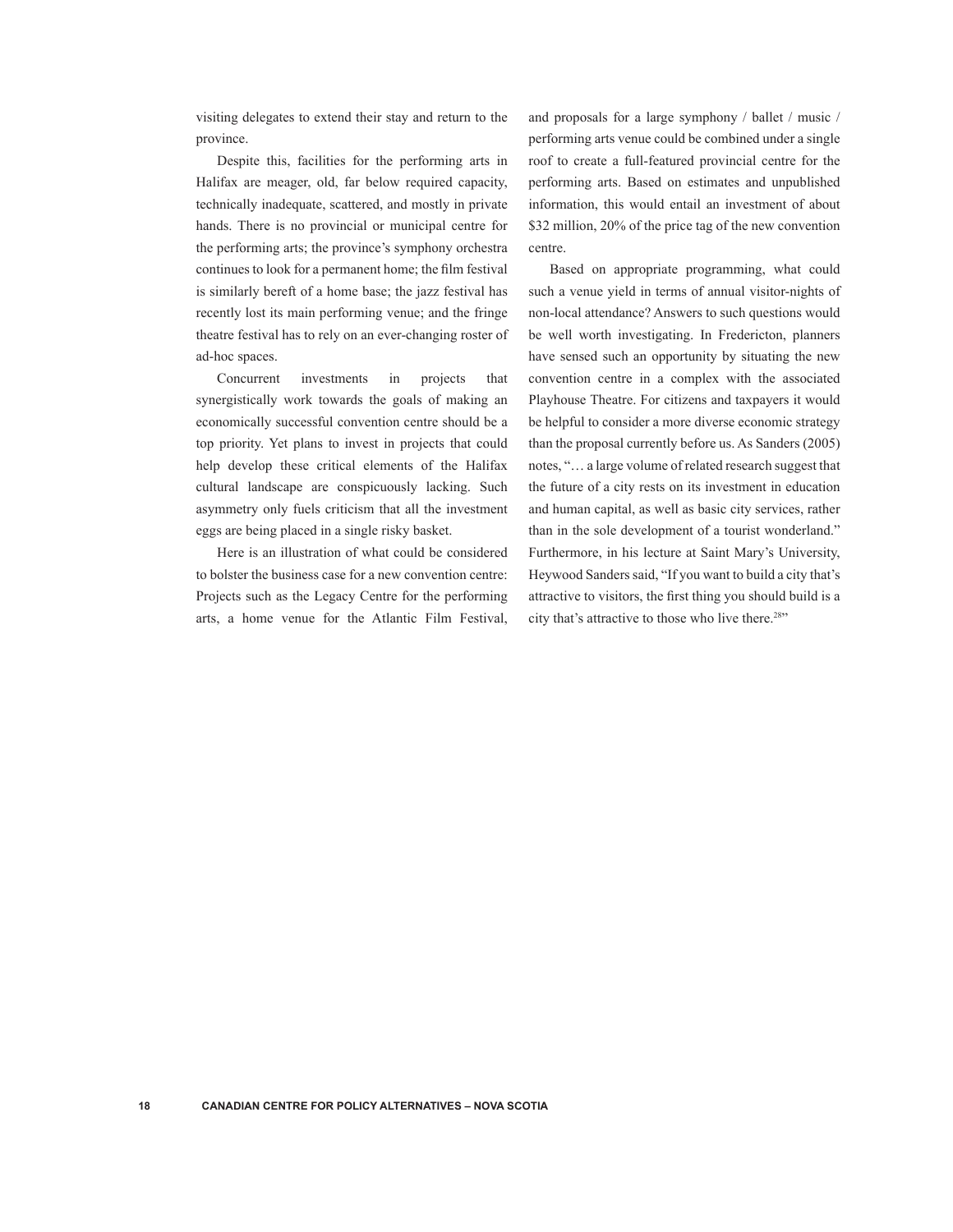## Public versus private: who owns the centre?

The Deloitte (2009) report contains a lengthy discussion about the ownership of convention centres. The report says:

"Convention centres are typically owned by some level of government. In Canada, all major convention centres are owned by various levels of government or crown corporations with the exception of two facilities in Toronto …. Internationally, over 65% of convention centres are wholly government owned with a further 10% at least partly government owned via a public private partnership or similar arrangement.

"There are a number of reasons why government is typically the owner of convention centres:

• **Convention centres are typically not commercially profitable**: Event organizers expect major concessions in recognition of the significant economic benefits they generate. As a result, the rate structure in the convention industry is based on the assumption that convention centres operate essentially as "loss leaders" for the broader economic benefits they generate in the host community. As governments are in the best position to capture a portion of these via incremental tax revenues, they are typically the investors who build and operate convention centres:

• **Centres support many government policy objectives**: These include economic development, education, resource and technology development – through the types of events they host. This provides government with an additional incentive and rationale to support the development and operation of convention centres;

• **Government can play the role of "patient investor"**: Convention business development is a long-term undertaking, with many events making booking decisions up to five or more years in advance of their actual dates. This type of time frame is incompatible with that of many private investors who increasingly need to see a more immediate financial return; and

• **Benefits are dispersed**: The nature of the economic benefits generated by events taking place in convention centres is that they are diverse and widespread, making it difficult to capture any significant portion for investment in the facilities that make this possible. However, through taxation, governments are uniquely positioned to accomplish this and to affect the kind of financial "feedback" loop that can complete the investment cycle."

The operative model being proposed by the Deloitte (2009) report is a Strategic Infrastructure Partnership, a particular approach to ownership and governance. The precise structure of a Strategic Infrastructure Partnership is determined in negotiation, however, various components of the project – design, financing, contracting, building, operating, maintaining, and owning – are shared between public and private partners.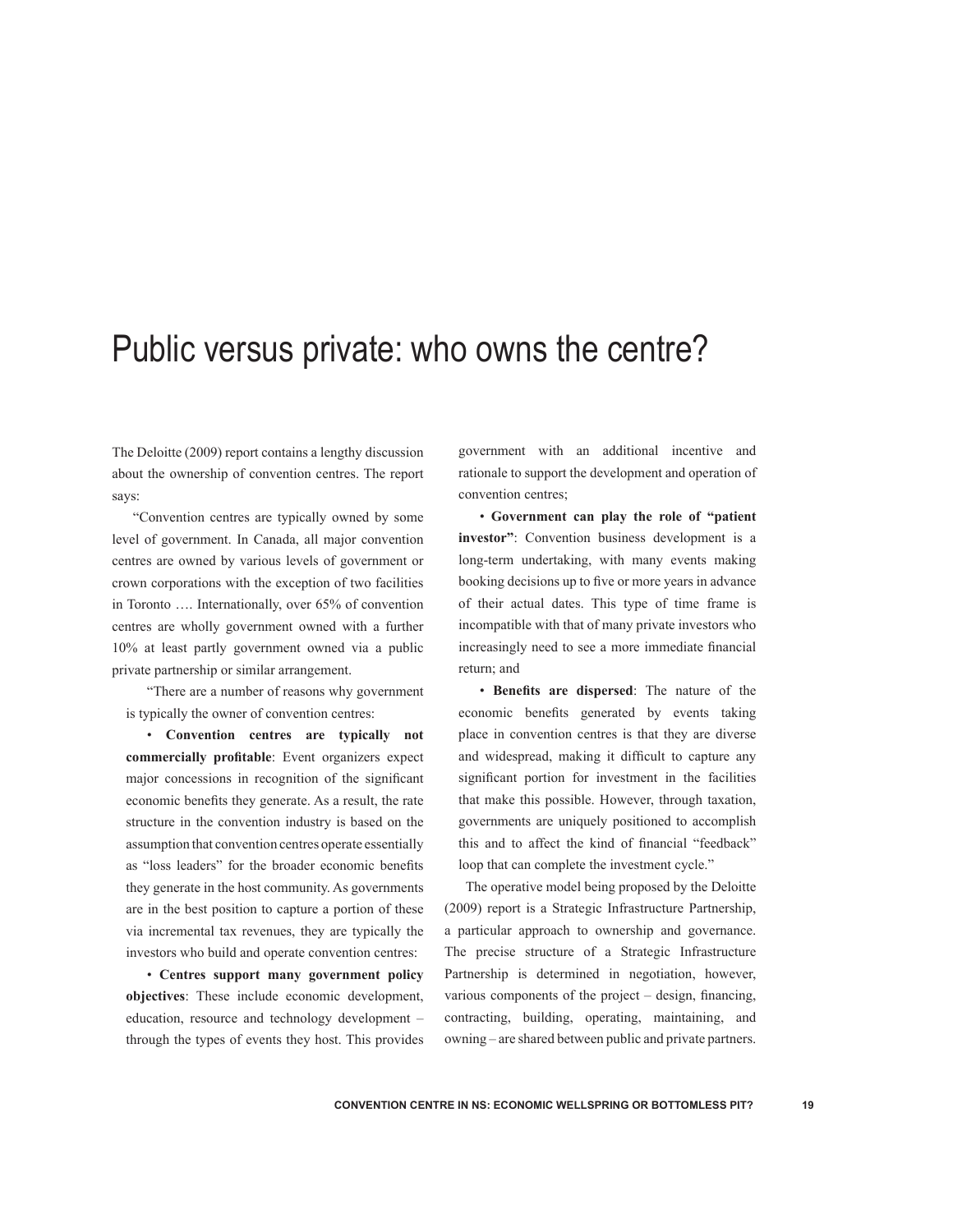In the case of the new convention centre, the model being proposed is for the three levels of government to pay for the capital costs of the centre, and for Rank Inc. to design, build, finance, (on an interim basis), and maintain the facility. Once built, Trade Centre Limited, which reports to the Department of Economic and Rural Development, would operate it. The ownership of the property is retained by Rank Inc., which recoups its interim financing (at 6.98% interest) and rents the facility back to Trade Centre Limited for \$10.23 million in lease fees plus \$2.9 million in annual fees. The three levels of government have no equity in the project despite the substantial taxpayers investment – a very surprising arrangement.

Unfortunately, it is impossible to tell to tell how competitive the costs associated with the Strategic Infrastructure Proposal are compared to a wholly publicly owned operation. Virtually all of this information has been intentionally removed in the Value For Money tables presented in the Deloitte (2009) report. This information is deemed "commercially sensitive" and hence has not been released to the public. The Value For Money tables in the Deloitte (2009) report theoretically include data that compares the value of the proposed Strategic Infrastructure Proposal to the traditional model of public ownership. This information would be relevant in evaluating the costs of a convention centre constructed by the province without the participation of Rank Inc. (the so-called "shadow bid").

In the absence of this financial information, the public must simply take Deloitte's (2009) word that the data supports its conclusion that a Strategic Infrastructure Proposal would reduce project costs by \$15.9 million, or 10%, compared to public ownership.

Even if one takes this conclusion on faith, this doesn't necessarily imply that private ownership of the project (with no equity for taxpayers) is either desirable or necessary. The risk analysis does not even consider the possibility of contracting out for services that are not within the core expertise of the public sector. In fact, excluding public ownership in this project appears to arise for two reasons:

- 1. The design and concept of this convention centre is being presented to all three levels of government as essentially a *fait accompli* package by Rank Inc. It allows almost no scope for governments to have substantive input on the design of the facility; and
- 2. The new convention centre is sandwiched underground between two floors of a parking garage below it, and a hotel, commercial, retail, and financial complex (the Nova Centre) above it. As the Deloitte (2009) report pointed out, if the hotel portion of the complex were to fail, the convention centre could scarcely operate in its absence. Hence, it makes little sense to own a twofloor underground slice of the cake.

While both of the above points may be true, this may seem a rather bitter pill for taxpayers to swallow for their \$159 million investment. It's peculiar that neither the municipal or provincial governments appear to believe they can negotiate a better deal. Or, given that the convention centre will be wholly publicly financed, that they don't have greater leverage with respect the design and ownership of a project for the rather substantial public funds they will invest. Rank Inc.'s CEO, Joe Ramia, suggested in an interview that it was the province itself that asked to lease the facility rather than own  $it^{29}$ .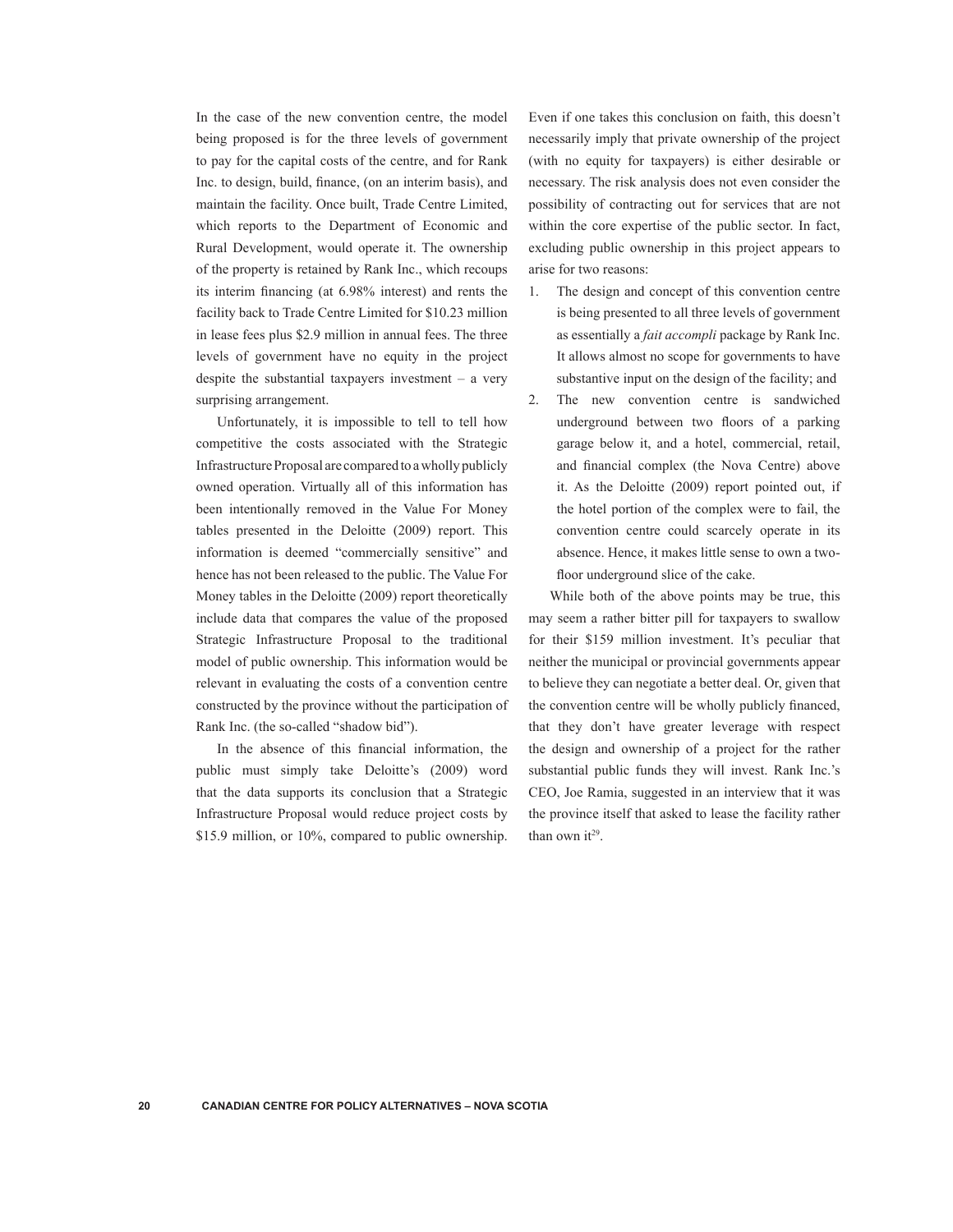## What's in a design?

The Rank Inc. design for the Nova Centre comple positions the new convention centre as sandwiched between a parking garage, below it, and the balance of the officehotel complex above it. The architectural renderings show it as being underground on the Market Street side of the development, underneath the Grafton Galleria (the glass-roofed mall area that will cover that block of what was formerly Grafton Street), and, due to the slope of the land, one floor will be partially above ground on the Argyle Street side.

The new convention centre would be 166,000 sq ft in size, tripling the current floor area of the existing convention centre (55,000 sq ft), with 115,000 sq ft of rentable convention space (potentially accommodating 3,000 delegates) and 51,000 sq ft of reception space (potentially accommodating 2,000). It features a large column-free ballroom (35,000 sq ft, compared to the 20,000 sq ft ballroom in the existing convention centre) and large amounts of flexible space that can be configured into 24 "break out" rooms. Portions of the new centre could be utilized as dedicated exhibition space, which would represent a significant improvement over current conditions.

#### But, it is underground.

The Deloitte (2009) and Gardner Pinfold (2009) reports envisioned the new convention centre as "a world class facility that contributes to the sustainable future of downtown Halifax and creates a contemporary public space unique to the region." It's simply impossible to imagine that new centre will be any kind of signature structure and will be a "public space unique to the region."

Whether or not one likes the aesthetics of the Nova Centre, the convention centre will contribute next to nothing to it by virtue of being mostly invisible. Being positioned underground imposes severe constraints on any possibility of future expansion of the facility – precisely the problem that led for the call to replace the current facility. The comparisons with other convention centres are striking. The new Ottawa Convention Centre<sup>30</sup> (with a construction budget of \$170 million, only modestly more than the current proposal facing Halifax) is a stunningly beautiful structure with a modern glass design, a bright naturally lit interior and magnificent views onto the Rideau Canal and Parliament Hill. It will most certainly be a "signature" building when it opens in the spring of 2011, an architectural structure that will attract both visitors and delegates for its beauty, as well as its features and functionality. It seems perplexing that in Halifax, the city and the province should pass up the opportunity to do something similar for an almost identical price tag.

As previously noted, the sandwiched, underground design of the new convention centre is what drives the decision that public ownership is not applicable. If a design for a new convention centre were to be for a stand-alone, above ground structure, sharing operations (cleaning, catering, accommodations, building maintenance, security, etc.) with a private hotel, public ownership might be entirely applicable, possible, and, indeed, desirable.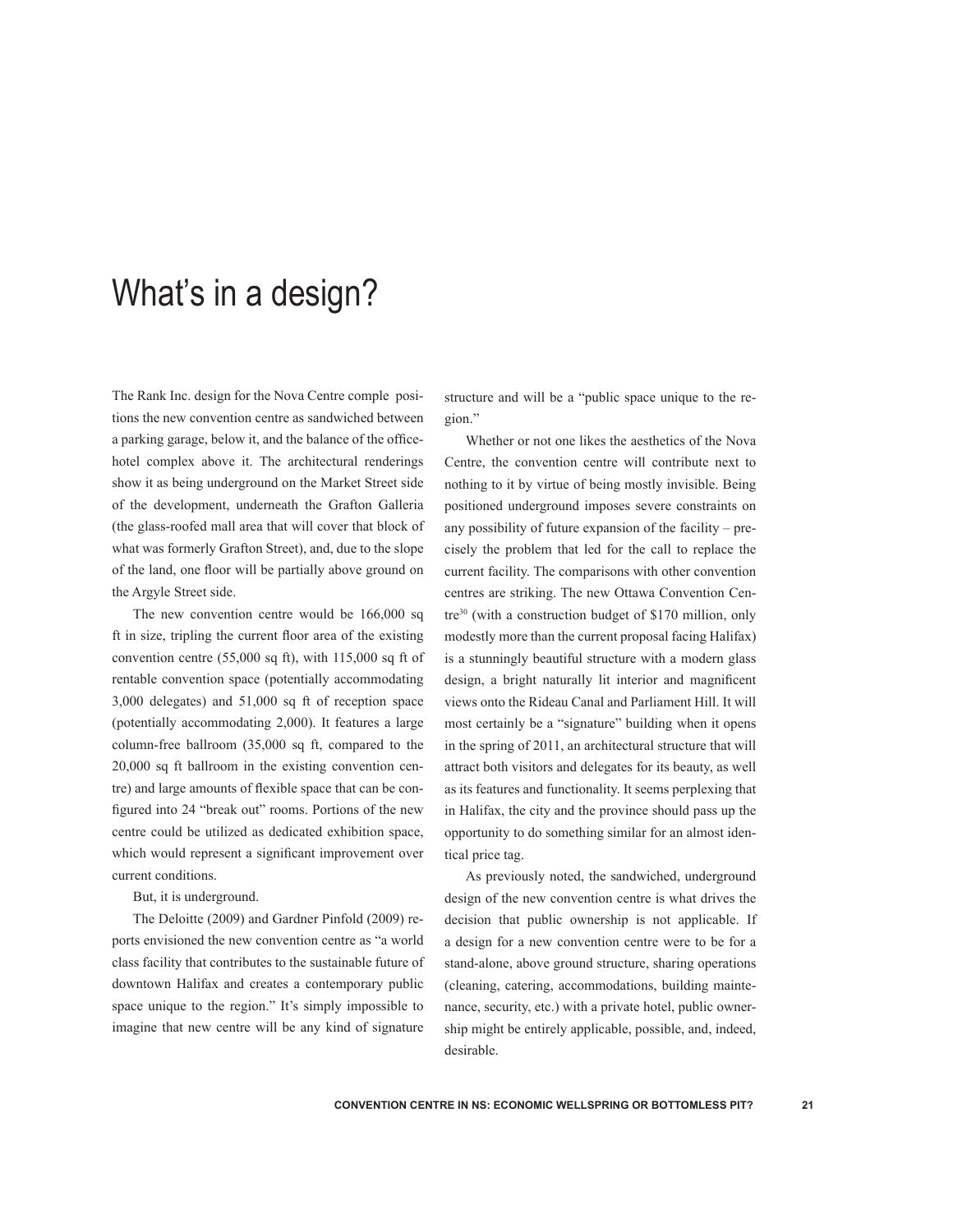# Other convention centres: how does Halifax proposal compare?

In order to assess the current proposal for a new convention centre, it is essential to compare it with other convention centres. Its design, financing, costs, features, ownership, and governance have to be seen in the context of what is currently being done elsewhere in Canada. The Deloitte (2009) report made this point and drew particular comparisons between the existing convention centre and the Victoria Congress Centre, the Ottawa Congress Centre, and Le Centre des congrès de Québec, with whom Halifax competes for business. These comparisons are detailed, examining design, facilities, capacity, and costs.

**Table 2** displays comparisons of a few salient features with three other convention centres currently in the process of development in Canada. While centres in Victoria and Québec are in similar markets, and have recently undergone enhancements, these are additions to existing facilities, rather than new ones. Those in Charlottetown, Fredericton, and Ottawa are largely new facilities.

At \$957 per sq ft, the proposal for a new convention centre in Halifax tops the list in terms of construction costs. Although Ottawa follows not far behind at \$885 per sq ft, that facility, which will cost 7% more than the Halifax proposal, will have 15.7% more space and will potentially be able to accommodate twice as many delegates. Moreover, it features a stellar, signature design making the structure an architectural attraction in its own right. Finally, all three other convention centres currently in the process of development are publicly owned. In Fredericton, for example, even though the project is part of a complex that includes the Playhouse theatre, a \$41 million office complex (leased, in part, by the province of New Brunswick), and an associated parking facility, all these facilities stay in the hands of the public.

|                                     | Capital Cost Total Space Cost/sq ft Capacity |         |       |       | Ownership         |
|-------------------------------------|----------------------------------------------|---------|-------|-------|-------------------|
| New Centre in Halifax <sup>18</sup> | \$159.0                                      | 166,000 | \$957 | 3.000 | leased            |
| Fredericton Centre 31               | \$24.2                                       | 70,000  | \$345 | 1.500 | owned by city     |
| Charlottetown Centre 32             | \$17.5                                       | 36,000  | \$486 | 1.500 | owned by city     |
| Ottawa Centre 31                    | \$170.0                                      | 192,000 | \$885 | 6,000 | owned by province |

#### TABLE 2 **Comparison of Convention Centres**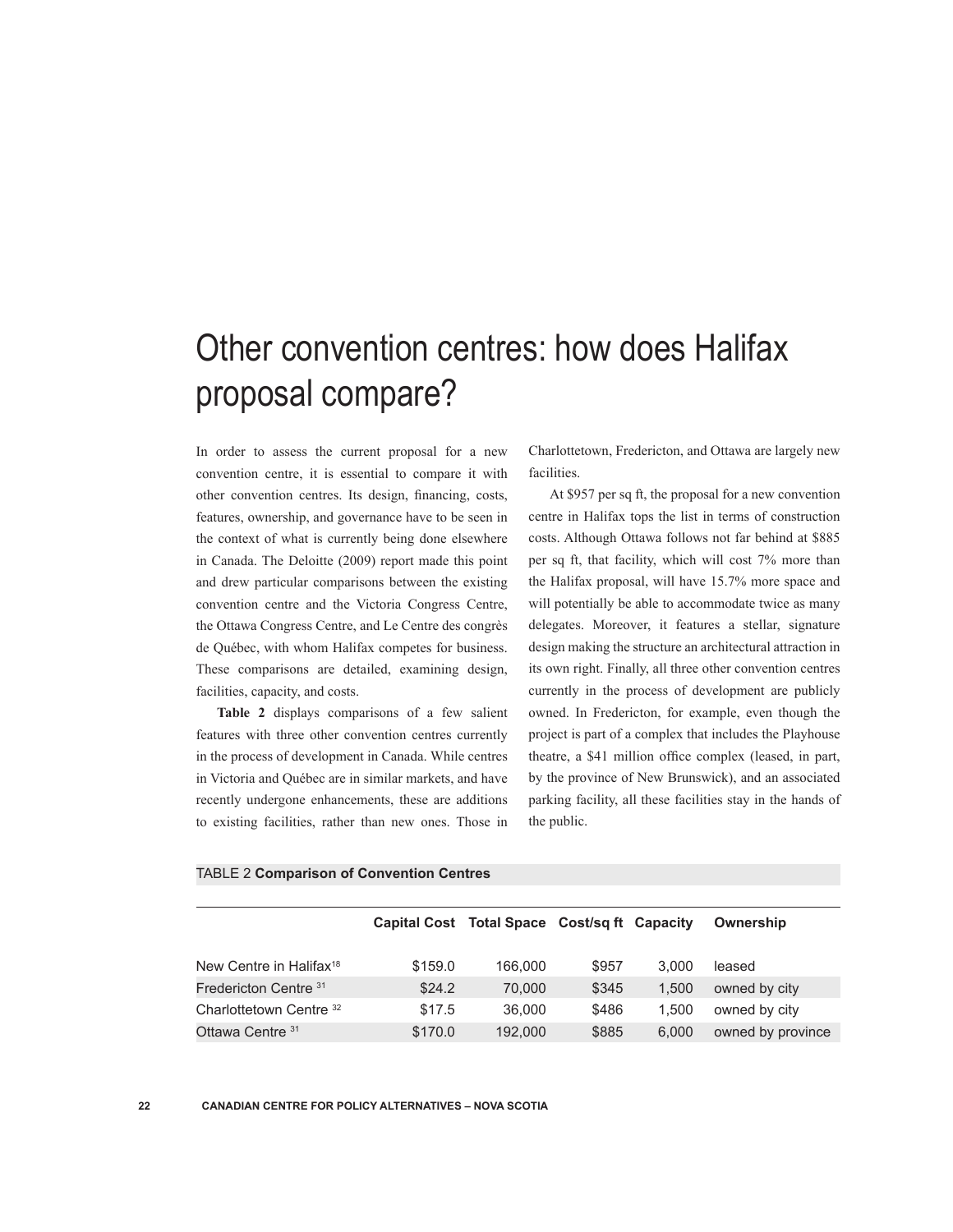## Future prospects

On Wednesday, October 13, 2010 the provincial government gave its approval to the new Halifax convention centre proposal (contingent on the participation of federal and municipal governments). Now the initiative has shifted to the Halifax Regional Municipality. Halifax Regional Municipality councilors have questioned a proposal that would involve the municipality contributing an investment equal to the province while retaining no control over the facility and giving it an exemption from municipal property tax. Mayor Peter Kelly called the request for a tax exemption a "red flag."

On November 9, 2010, however, HRM council voted 22-2 to support the development of a new convention centre, "pending the conclusion of successful negotiations with the Province and the Federal Government." The conditions of negotiation have not been released to the public. The project will also have go to the federal government to see if it will contribute a \$47 million share, although Defence Minister Peter McKay, Nova Scotia's representative in the federal cabinet, has expressed skepticism on the city and province's ability to come to an agreement<sup>33</sup>. If it successfully leaps over all these hurdles, work could commence by the spring of 2011.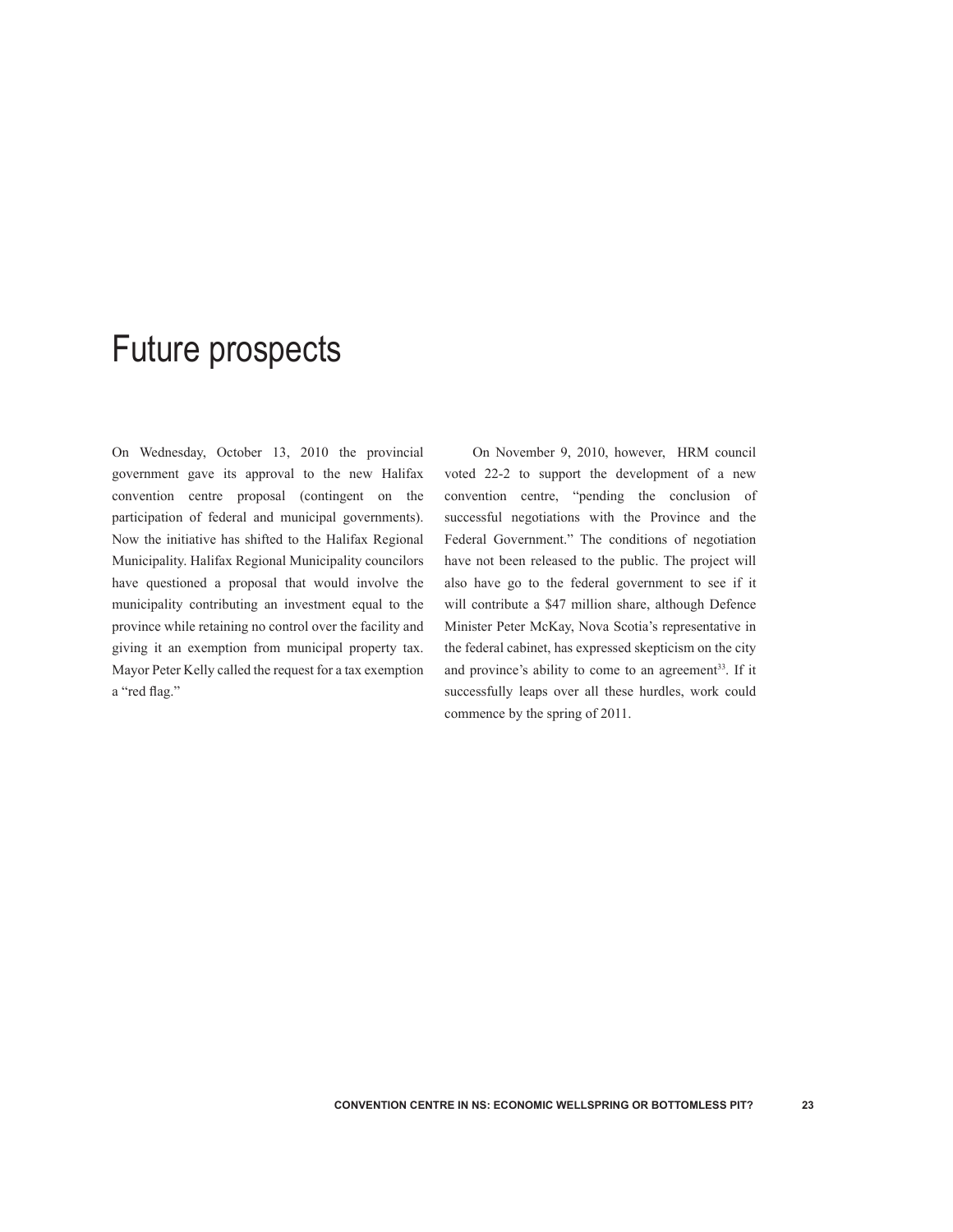## **Conclusions**

In the preceeding report it was not my intention to either espouse the proposed Halifax project or condemn it, but rather, to drill deep into its finances and the assumptions that underlie them, and thereby provide a critical analysis of its potential costs, benefits, and associated risks. The project will certainly not be an economic well-spring and has the distinct potential to become a bottomless pit. The immediate costs are relatively specific; the potential benefits are conjectural and dependent on uncontrollable variables such as social, environmental, technological, macroeconomic forces. Projections based on the number of events and delegates the development can attract are speculative, vary widely from report to report, and remain contentious. Reasonable and prudent financial scenarios indicates that a new convention centre project will lose money and could stay afloat only with a substantial infusion of public money [on the order of \$8.7 million per year (\$218.4 million/25 years)].

The proposal, as it moves forward through negotiations between the province and the Halifax Regional Municipality, as well as the federal government, contains several salient vulnerabilities:

**1. There is compelling evidence that the convention centre business in North America has either reached a plateau over the past 15 years, or is in decline.** Faced with a complex of economic and technological factors, many conventions and trade shows have seen a marked decline in attendance, and some have disappeared altogether. At the same time, the supply of convention centre space has increased dramatically. Competition for the remaining business has become cutthroat, leading to a market where deep discounts have become the norm, and most convention centres now operate at a loss. Forecasts that predict continuing growth of this market and are used as a basis for investment in a new or expanded convention centre, should be viewed with considerable skepticism and evaluated very closely to determine their accuracy.

**2. The growth of event and delegate numbers forecast by the Trade Centre Limited (2010) market analysis report must be viewed with considerable skepticism.** The forecasts contained in this report are significantly out of step with previous reports that have examined the convention centre business in Halifax. They predict an economic impact much greater than the Deloitte (2009) and Gardner Pinfold (2009) reports. Evidence to support the validity of these significantly higher projections is conspicuously lacking. Moreover, Trade Centre Limited itself, a participant in the project with a vested interest in its future, has provided this information.

**3. The sandwiched-underground design of the new convention centre is entirely uninteresting and undistinguished.** Under no stretch of the imagination will it make for a "signature" architectural project, and this design and situation imposes severe restrictions on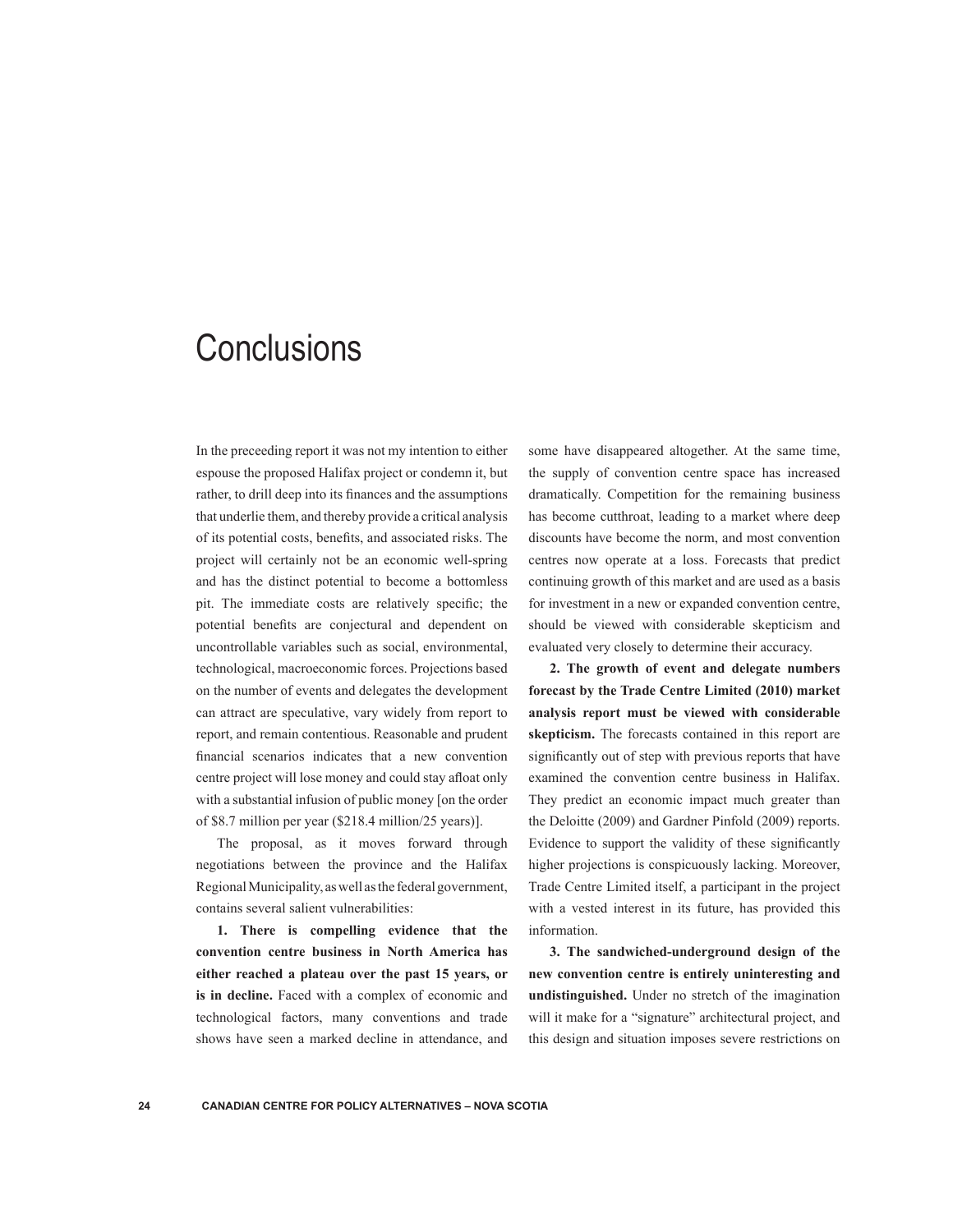other elements of the project, notably the possibility of public ownership and of future expansion of the facility. The die is not yet cast, however, and the provincial and municipal governments should realize that they have considerable unused leverage that they could employ in striking a significantly better deal.

**4. As it is currently presented, the Strategic Infrastructure Partnership basis of this proposal is a public-private partnership, which does raise a red-flag given past experience with these projects in Nova Scotia and beyond.** Rather than condemn or defend public-private partnerships in the abstract, it is important to look at the specific balance of costs and benefits associated with a particular proposed project. In this case, the proposal offers taxpayers, through their municipal, provincial, and federal governments, no equity stake in the project – a significant liability and out of step with almost every other convention centre in Canada and 75% of international ones.

**5. The project cannot rely on the profitability of the convention centre itself, which will undoubtedly lose money. Even factoring in wider economic impacts and spinoffs that have the potential to generate tax revenues, there is no scenario under which the project as a whole can even break even. Under reasonable forecasts the convention centre project would lose \$218.4 million over 25 years.**  Revenues of the project are highly predicated on attracting increasing numbers of high-spending national and international delegates and converting them while here into equally high-spending tourists, and enticing them to return in the future. Furthermore, the project as a whole is an inherently risky proposition given our inability to forecast economic, environmental, political, and other circumstances over the next quarter century.

**6. A two-floor underground convention centre located in Halifax will not be a source of attraction in and of itself.** Good quality accommodations and fine dining, while important to the delegate experience, will not result in a competitive advantage, since these are available in cities across the continent. While it is important and potentially remunerative to cultivate a wide range of distinctively Nova Scotian products, this also is unlikely to result in a substantive competitive advantage given the wide variety of goods available everywhere, particularly in larger urban centres. A significant factor in developing a competitive advantage is culture – the broad swath of artistic and cultural activities, venues, events, and associated products that convey a sense of distinctiveness of place and people. Concurrent plans to invest in projects (such as a performing arts centre) that could help develop Halifax as "signature" cultural destination are conspicuously lacking. Such asymmetry only fuels criticism that all the investment eggs are being placed in a single risky basket.

As this analysis illustrates, there are very significant problems associated with the present convention centre proposal. Neither opponents nor proponents desire a city mired in a stagnant *status quo*. However, the corollary is not that we must leap at any and every development proposal. There is no prudent financial analysis that indicates that the convention centre can make a profit or that the entire project (convention centre plus direct and spinoff tax revenues) can even come close to recovering the substantial public investment required to build and operate it. Prudent and conservative numbers derived from the various studies of the centre itself indicate that it will lose in excess of \$200 million over 25 years. It will create some jobs, and there will be some benefit to private business (notably to the developers of the Nova Centre project) but these "benefits" can hardly justify such a large expenditure of public funds, particularly in a project in which there is no resulting public equity for the very sizeable public investment required. Furthermore, the project is not anchored in other concurrent development initiatives that could have public benefits.

Finally, complicated as the results of the analysis presented in this report may necessarily be, they are at least several orders of magnitude easier to understand than any attempt to comprehend the many dense, complicated, sometimes contradictory, and often incomplete reports that make up the convention centre "proposal" as it currently stands. It is hard to imagine any elected official who could, in any reasonable time and with any reasonable effort, digest and comprehend the information as presented in these reports and form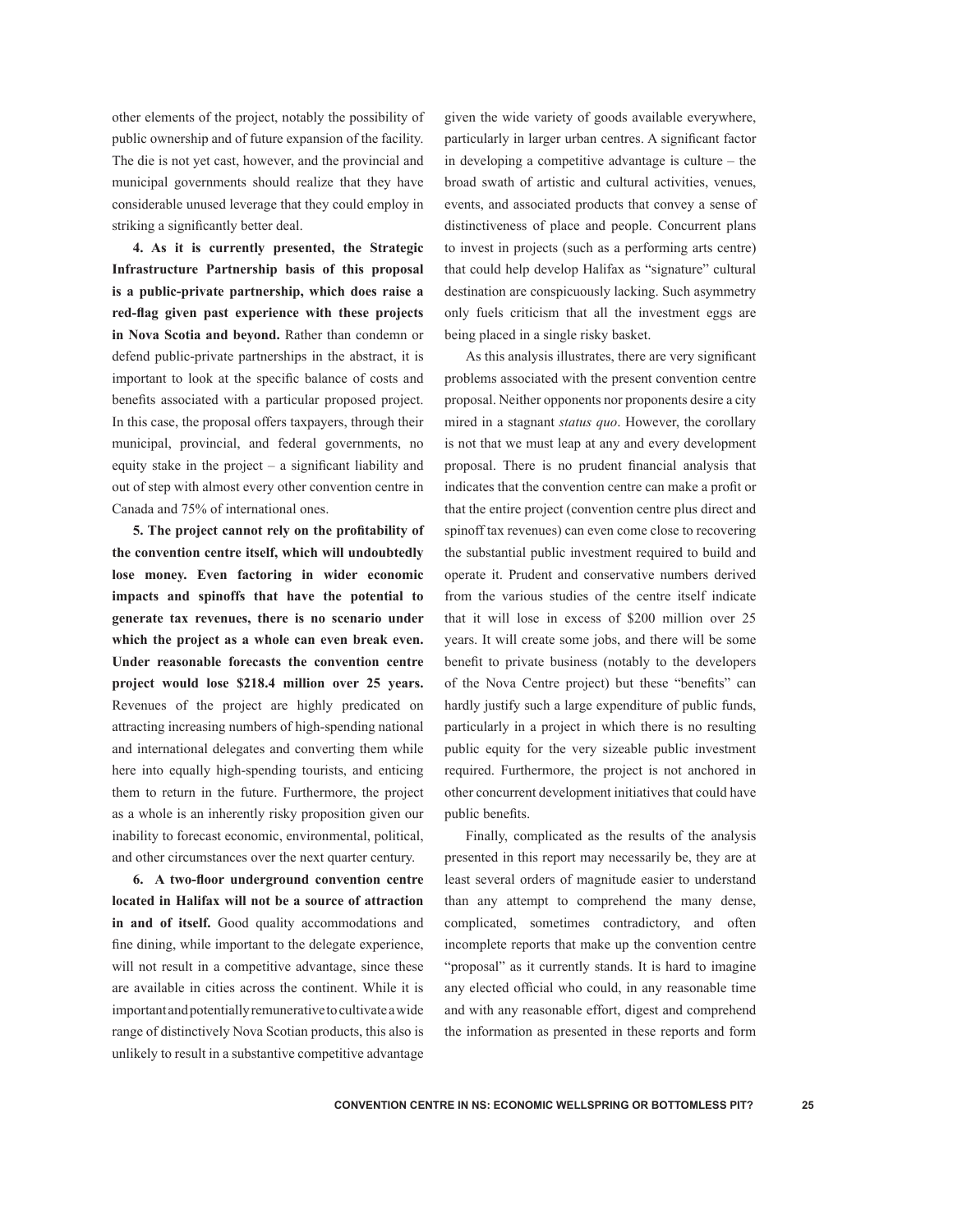a clear understanding with respect to what the proposal entails.

One could argue that it is a disservice to the public to present a case for a publicly-funded project such as this convention centre project, in such a fragmented, incomplete, and complicated way that there is next to no possibility that an elected decision maker, or journalist – or indeed average citizen – can actually understand it. Bad or good, the shape of public policy ought to at least be clearly and comprehensibly articulated so

there exists the possibility of having a factual, rational, and informed discussion about it. To do otherwise is to set the stage for confusion, rumor, incomplete comprehension, misunderstanding, and a general context where any decision with respect to the proposal is based on an incomplete or erroneous understanding of the costs, benefits, and risks associated with it. This isn't a prescription for good public policy process. It needs to be better. My hope is that this report is a step in that direction.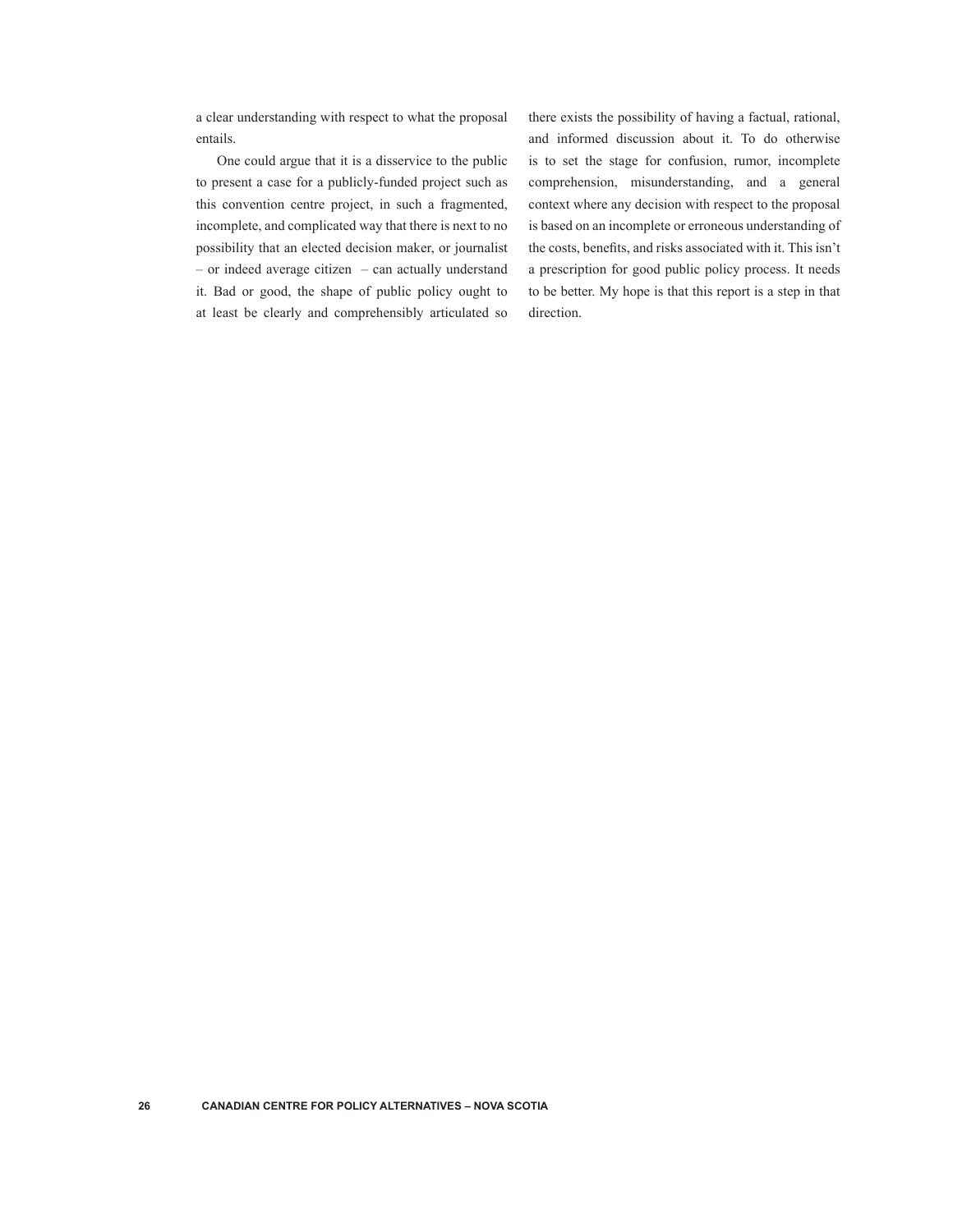# Glossary and Acronyms

| Criterion (2009)              | Phase One Report: Redevelopment of the World Trade and Convention Centre. April<br>9, 2009.                                                                   |  |  |
|-------------------------------|---------------------------------------------------------------------------------------------------------------------------------------------------------------|--|--|
| <b>CSV</b>                    | The Coalition to Save the View.                                                                                                                               |  |  |
| Deloitte (2009)               | Development of the new World Trade and Convention Centre: business case to<br>determine the preferred delivery model. July 14, 2009.                          |  |  |
| Direct impact                 | Direct purchases of goods and services.                                                                                                                       |  |  |
| <b>EOI</b>                    | Expression Of Interest, in essence a call to potential developers to submit a<br>proposal.                                                                    |  |  |
| <b>Gardner Pinfold (2009)</b> | Economic impact assessment of the proposed redevelopment of a World Trade and<br>Convention Centre in Halifax. December, 2009.                                |  |  |
| Gardner Pinfold (2010)        | Economic impact assessment of updated delegate projections for proposed<br>redevelopment of the Halifax World Trade and Convention Centre. July 2010.         |  |  |
| HLT Advisory (2009)           | Assessing the potential for expanded convention/trade show facilities in Halifax. May,<br>2009.                                                               |  |  |
| <b>HRM</b>                    | Halifax Regional Municipality.                                                                                                                                |  |  |
| <b>JDA</b> (2010)             | Space analysis of the World Trade & Convention Centre. May 18, 2010.                                                                                          |  |  |
| <b>Nova Centre</b>            | The name of the development being proposed by Rank Inc.                                                                                                       |  |  |
| Rank Inc.                     | The developers of the Nova Centre, one component of which is the new WTCC.                                                                                    |  |  |
| <b>SIP</b>                    | Strategic Infrastructure Partnership, an approach to ownership and governance.                                                                                |  |  |
| Spinoff impact                | Indirect impacts due to inter-industry transactions and repercussive effects of<br>household spending and re-spending.                                        |  |  |
| <b>TCL</b>                    | Trade Centre Limited, operators of the WTCC, a provincial crown corporation which<br>reports to the Nova Scotia Department of Economic and Rural Development. |  |  |
| <b>TCL</b> (2010)             | Market projections for a new convention centre: 10 year / by market segment. June<br>2010.                                                                    |  |  |
| <b>Technical Briefing</b>     | Proposed Convention Centre Technical Briefing presented by the Nova Scotia                                                                                    |  |  |
|                               | Department of Transportation and Renewal. October 6, 2010.                                                                                                    |  |  |
| WHW Architects (2007)         | WTCC Expansion and Metro Centre II Feasibility Study. May 7, 2007.                                                                                            |  |  |
| <b>WTCC</b>                   | World Trade and Convention Centre.                                                                                                                            |  |  |
| <b>VFM</b>                    | Value For Money, an economic analysis to yield information on value for money of a<br>proposal.                                                               |  |  |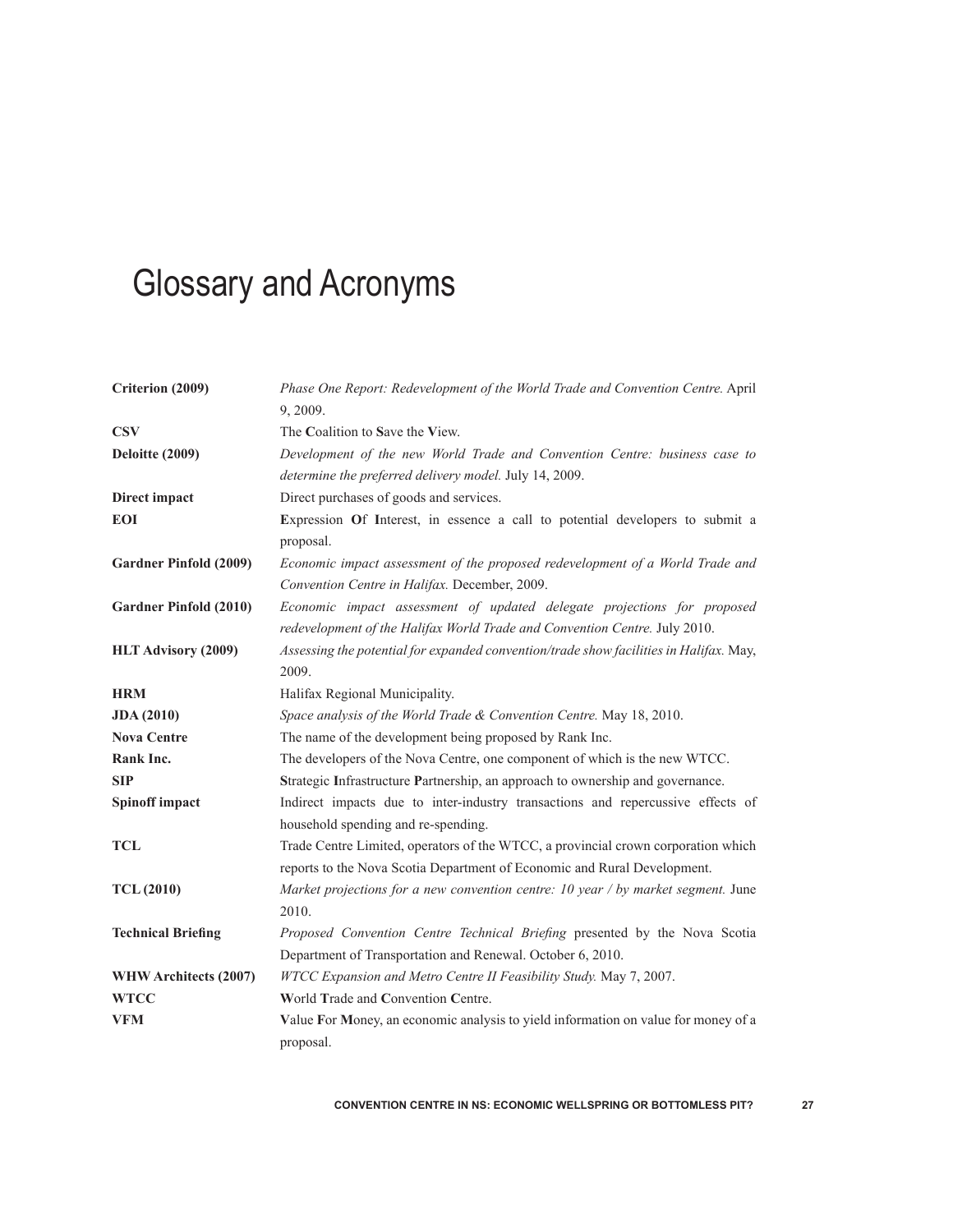## **Endnotes**

**1** WHW Architects (2007). *WTCC Expansion and Metro Centre II Feasibility Study.* May 7, 2007. Halifax, Nova Scotia, 287 pp. Available from: https://conventioncentreinfo.com/wp-content/ uploads/2010/06/Feasibility-Study-Vol-1.pdf

**2** The Hardman Group Ltd. (2008). *A new World Trade and Convention Centre: Reclaiming the Interchange.*  The Hardman Group, Halifax, Nova Scotia. Available from: http://www.hardmangroup.ca/development/ images/CogswellWTCC.pdf

**3** CBC News (2009). *Halifax seeks plan for Cogswell Interchange development.* February 11, 2009. Available from: http://www.cbc.ca/canada/nova-scotia/ story/2009/02/11/ns-cogswell-plan.html?ref=rss

**4** CBC News (2009). *Argyle Street beats out Cogswell for possible convention centre.* February 4, 2009. Available from: http://www.cbc.ca/canada/nova-scotia/ story/2009/02/04/ns-convention-centre-hardman.html

**5** Criterion Communications Inc. (2009). *Phase One Report: Redevelopment of the World Trade and Convention Centre.* April 9, 2009. Halifax, Nova Scotia. 57 pp. Available from: https://conventioncentreinfo. com/wp-content/uploads/2010/06/Criterion-Report-1. pdf

**6** JDA (2010). *Space analysis of the World Trade & Convention Centre.* May 18, 2010. JDA Architects. Halifax, Nova Scotia. 28 pp. Available from https://conventioncentreinfo.com/wp-content/ uploads/2010/06/JDA-Report-May-18-2010.pdf

**7** CBC News (2010). *Premier OKs new Halifax convention centre.* October 13, 2010. Available from: http://www.cbc.ca/canada/nova-scotia/ story/2010/10/13/ns-convention-centre-province.html

**8** HRM (2010). *Proposed Convention Centre Information Page.* November 9, 2010. Available from: http://www. halifax.ca/IAM/ProposedConventionCentre.html

**9** The Chronicle Herald (2010). *Devil in trade centre details.* October 20, 2010. The Chronicle Herald, Halifax, Nova Scotia.

**10** Coalition to Save the View (2009). Available from: http://www.savetheview.ca/

**11** Although the aesthetics of the view from Citadel Hill are an important (although intangible) asset of the municipality, if this project complies with viewplane regulations – and the provincial government's "Technical Briefing" document makes it clear that it does not affect protected view-planes  $# 4, 5, \& 6, \text{ and}$ that it complies with Halifax by Design – then further discussion of this matter ought not to enter an analysis of the business case of the proposal.

**12** HLT Advisory Inc. (2009). *Assessing the potential for expanded convention/trade show facilities in Halifax.* May, 2009. Halifax, Nova Scotia. 53 pp. Available from: https://conventioncentreinfo.com/wp-content/ uploads/2010/06/HLT-Advisory-Report-1.pdf

**13** Deloitte (2009). *Development of the new World Trade and Convention Centre: Business case to determine the preferred delivery model.* July 14, 2009. Halifax, Nova Scotia. 54 pp. Available from: https://conventioncentreinfo.com/wp-content/ uploads/2010/06/Deloitte-Report.pdf

**14** Trade Centre Limited, Annual Reports. Available from http://www.tradecentrelimited.com/en/home/ abouttcl/corporatepolicies/annualreports.aspx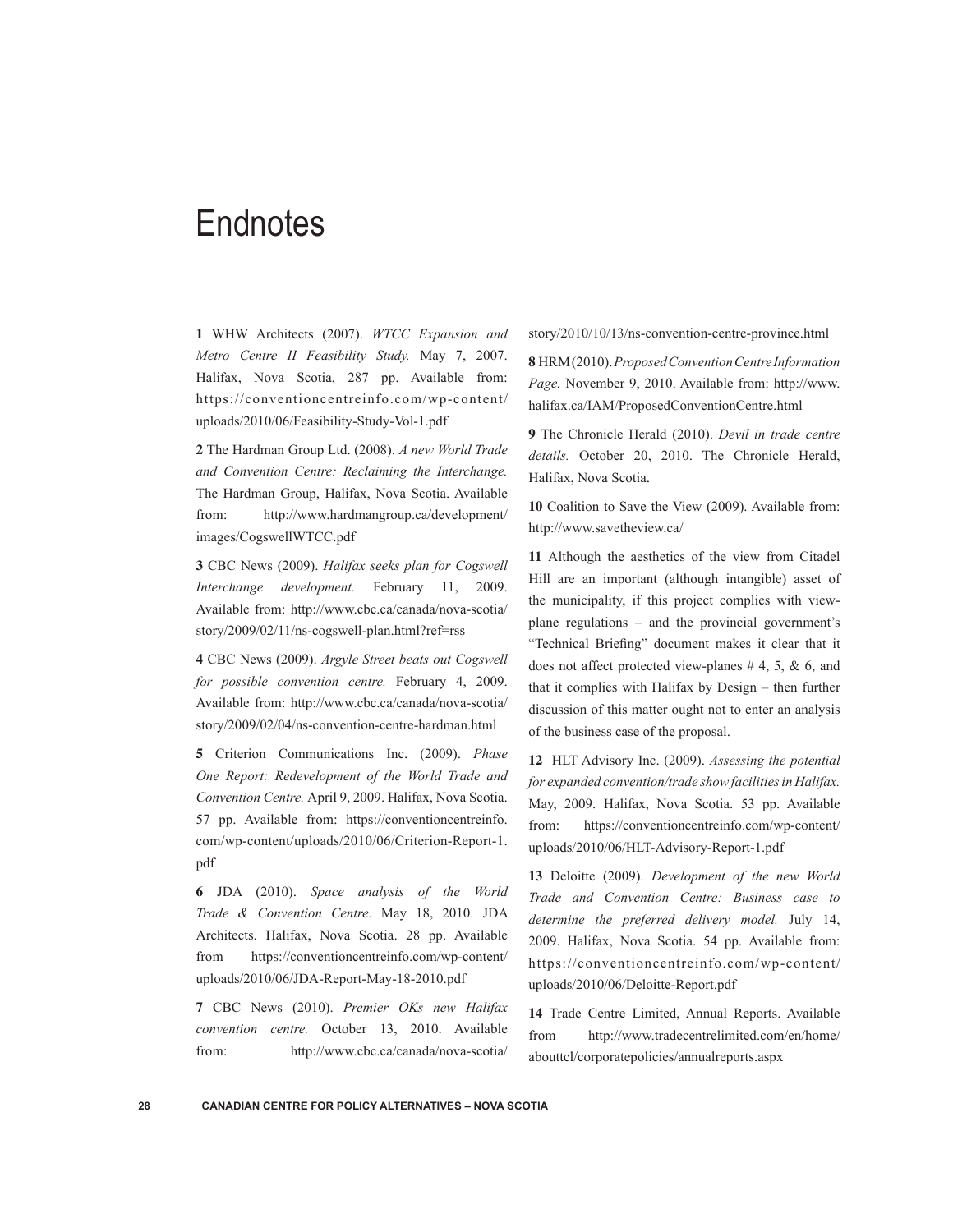**15** *Come Together: Trade Centre Limited annual report 2009-10.* Halifax, Nova Scotia. 32 pp. Available from: http://www.tradecentrelimited.com/site-tcl/media/ tradecentrelimited/TCL-AR0910-web.pdf

**16** Sanders, H. (2005). *Space available: the realities of convention centers as economic development strategy.*  The Brookings Institution, Metropolitan Policy Program Research Brief. Washington, DC, USA. 35 pp.

**17** Petersen, D.C. (2001). *Developing Sports, Convention, and Performing Arts Centers: Third Edition.* Urban Land Institute, Washington, DC, USA. 300 pp.

**18** Nova Scotia Transportation and Infrastructure Renewal (2009). *Proposed Convention Centre Technical Briefing.* October 6, 2010. 36 pp. Available from: https://conventioncentreinfo.com/wp-content/ uploads/2010/10/WTCC-II-Bid-Summary.pdf

**19** Economics and Statistics Division (2008). *Economic Impacts of Delegates and Attendees Expenditures and Planners Promoters Expenditures associated with WTCC II and MC II.* Nova Scotia Department of Finance, Halifax, Nova Scotia.

**20** Gardner Pinfold (2009). *Economic impact assessment of the proposed redevelopment of a World Trade and Convention Centre in Halifax.* December, 2009. Halifax, Nova Scotia. 44 pp. Available from: https://conventioncentreinfo.com/wp-content/ uploads/2010/06/Gardner-Pinfold-EIA-Report.pdf

**21** Gardner Pinfold (2010). *Economic impact assessment of updated delegate projections for proposed redevelopment of the Halifax World Trade and Convention Centre.* July, 2010. Halifax, Nova Scotia. 37 pp. Available from: https://conventioncentreinfo.com/ wp-content/uploads/2010/07/July-2010\_EIA\_FINAL\_ REPORT.pdf

**22** This latter number is not strictly comparable with others since it includes business travel to Nova Scotia, the revenues for which generally do not accrue to Nova Scotia.

**23** Trade Centre Limited (2010). *Market projections for a proposed new convention centre: 10 year/market*  *segment.* June, 2010. Halifax, Nova Scotia. 26 pp. Available from https://conventioncentreinfo.com/wpcontent/uploads/2010/06/Market-Projections-For-a-Proposed-New-Convention-Centre.pdf

**24** Statistics Report: International Association Meetings Market: Country and city rankings (2008). International Congress and Convention Association, Amsterdam, The Netherlands. Website: http://www.iccaworld.com/

**25** CBC News (2010). *Convention centre needs tax exemption: province.* October 19, 2010. Available from: http://www.cbc.ca/canada/nova-scotia/ story/2010/10/19/ns-halifax-council-convention.html

**26** CBC News (2010). *N.S. touts convention centre benefits.* October 6, 2010. Available from: http://www. cbc.ca/canada/nova-scotia/story/2010/10/06/ns-halifaxconvention-centre-jobs.html

**27** Hamilton, L., Arbic, A., and Baeker, G. (2009). *Building the creative economy in Nova Scotia.* February, 2009. Nova Scotia Cultural Action Network, Halifax, NS. Available from: http://www.novascotiacan.ca/pdfs/ report.pdf

**28** Segal, M. (2010). *Expert disputes impact of proposed convention centre.* Halifax Commoner, King's College School of Journalism, Halifax, NS. Available from: http://thecommoner.kingsjournalism.com/?p=3909

**29** Lambie C. (2010). *Developer offered to put centre in public hands.* November 3, 2010. The Chronicle Herald, Halifax, Nova Scotia. pp. 1-2.

**30** Ottawa Convention Centre (2010). Available from: http://ottawaconventioncentre.com/

**31** Fredericton Convention Centre (2010). Available from: http://www.frederictonconventions.ca/

**32** City of Charlottetown (2010). *Plans revealed for new convention centre in Charlottetown.* July 20, 2010. Available from: http://www.city.charlottetown.pe.ca/ news.php?id=253

**33** Myrden, J. (2010). *MacKay expresses convention centre skepticism; Feds will wait to see N.S., HRM contributions.* October 30, 2010. The Chronicle Herald, Halifax, Nova Scotia.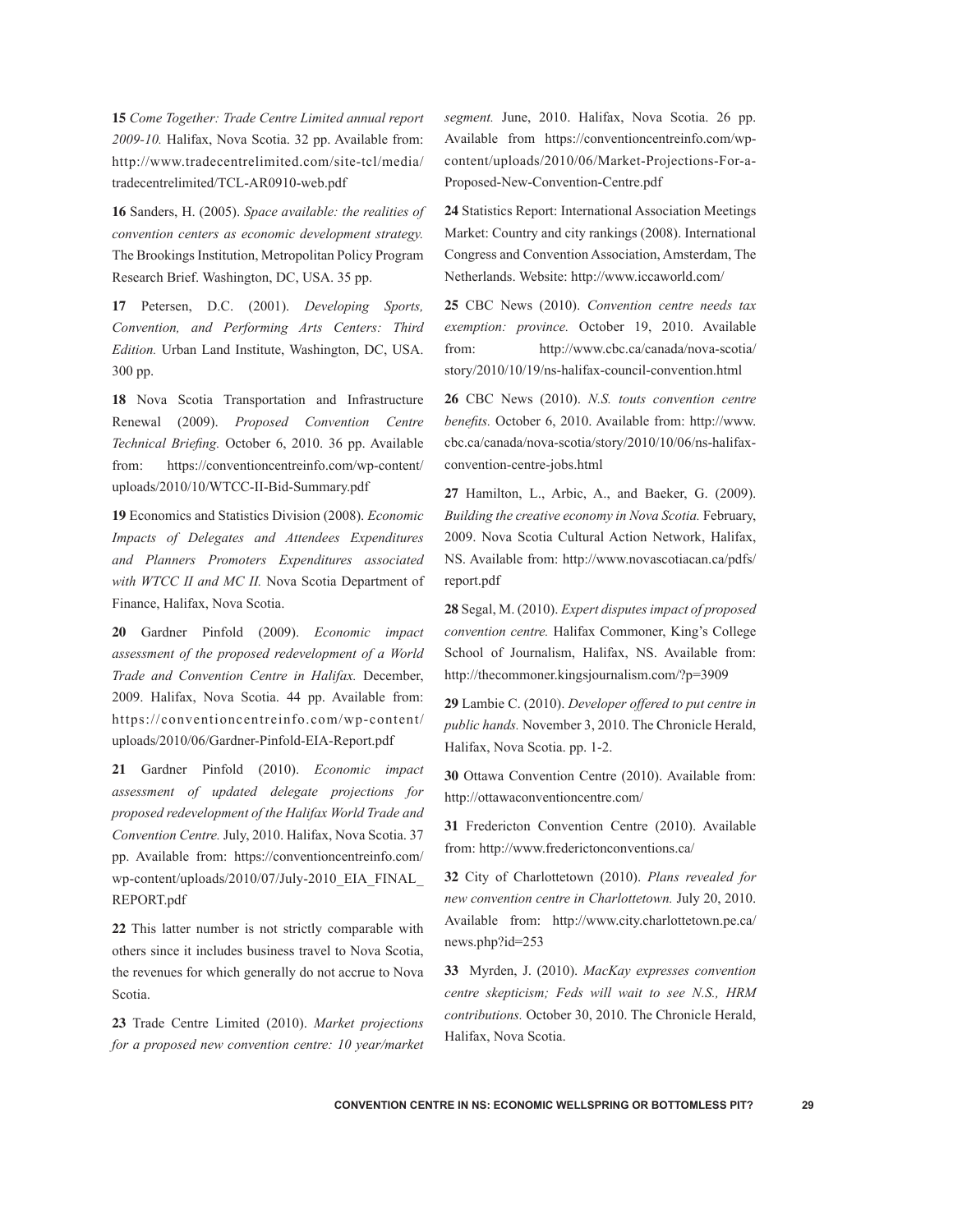|                    | <b>Revenues</b> |             | <b>Direct Expenses Allocated Expenses</b> | <b>Net</b>   |
|--------------------|-----------------|-------------|-------------------------------------------|--------------|
| Year 1             | 6,619,686       | 4,302,796   | 3,906,400                                 | $-1,589,510$ |
| Year 2             | 8,956,046       | 5,821,430   | 3,906,400                                 | $-771,784$   |
| Year 3             | 8,566,653       | 5,568,324   | 3,906,400                                 | $-908,072$   |
| Year 4             | 7,787,866       | 5,062,113   | 3,906,400                                 | $-1,180,647$ |
| Year 5             | 8,107,169       | 5,269,660   | 3,906,400                                 | $-1,068,891$ |
| Year <sub>6</sub>  | 8,439,562       | 5,485,716   | 3,906,400                                 | $-952,553$   |
| Year 7             | 8,785,584       | 5,710,630   | 3,906,400                                 | $-831,446$   |
| Year <sub>8</sub>  | 9,145,793       | 5,944,766   | 3,906,400                                 | $-705,372$   |
| Year 9             | 9,520,771       | 6,188,501   | 3,906,400                                 | $-574,130$   |
| Year 10            | 9,911,123       | 6,442,230   | 3,906,400                                 | $-437,507$   |
| Year 11            | 10,317,479      | 6,706,361   | 3,906,400                                 | $-295,283$   |
| Year 12            | 10,740,495      | 6,981,322   | 3,906,400                                 | $-147,227$   |
| Year 13            | 11,180,856      | 7,267,556   | 3,906,400                                 | 6,899        |
| Year 14            | 11,639,271      | 7,565,526   | 3,906,400                                 | 167,345      |
| Year 15            | 12,116,481      | 7,875,713   | 3,906,400                                 | 334,368      |
| Year 16            | 12,613,256      | 8,198,617   | 3,906,400                                 | 508,240      |
| Year 17            | 13,130,400      | 8,534,760   | 3,906,400                                 | 689,240      |
| Year 18            | 13,668,746      | 8,884,685   | 3,906,400                                 | 877,661      |
| Year 19            | 14,229,165      | 9,248,957   | 3,906,400                                 | 1,073,808    |
| Year 20            | 14,812,561      | 9,628,165   | 3,906,400                                 | 1,277,996    |
| Year 21            | 15,419,876      | 10,022,919  | 3,906,400                                 | 1,490,556    |
| Year 22            | 16,052,091      | 10,433,859  | 3,906,400                                 | 1,711,831    |
| Year <sub>23</sub> | 16,710,226      | 10,861,647  | 3,906,400                                 | 1,942,179    |
| Year 24            | 17,395,346      | 11,306,975  | 3,906,400                                 | 2,181,971    |
| Year 25            | 18,108,555      | 11,770,561  | 3,906,400                                 | 2,431,594    |
| <b>Total</b>       | 293,975,055     | 191,083,789 | 97,660,000                                | 5,231,265    |

APPENDIX A **Convention Centre: operating revenues and expenses over 25 years.**

**Notes:** Years 1 to 4 based on the HLT (2009), Table 7 (page 42, 47). Years 5 to 25 based on an annual rate of growth of 4.1% [derived from Deloitte (2009), Figure 9, pp. 21]. This extrapolation assumes that operations, building maintenance, and equipment maintenance are excluded from direct expenses (i.e., are covered in annual rental fee) and that these expenses also grow at an annual rate of 4.1%. This also assumes that maintenance is excluded from allocated expenses (i.e., that it is covered in annual rental fee), but that property tax is included, and that these expenses remain constant.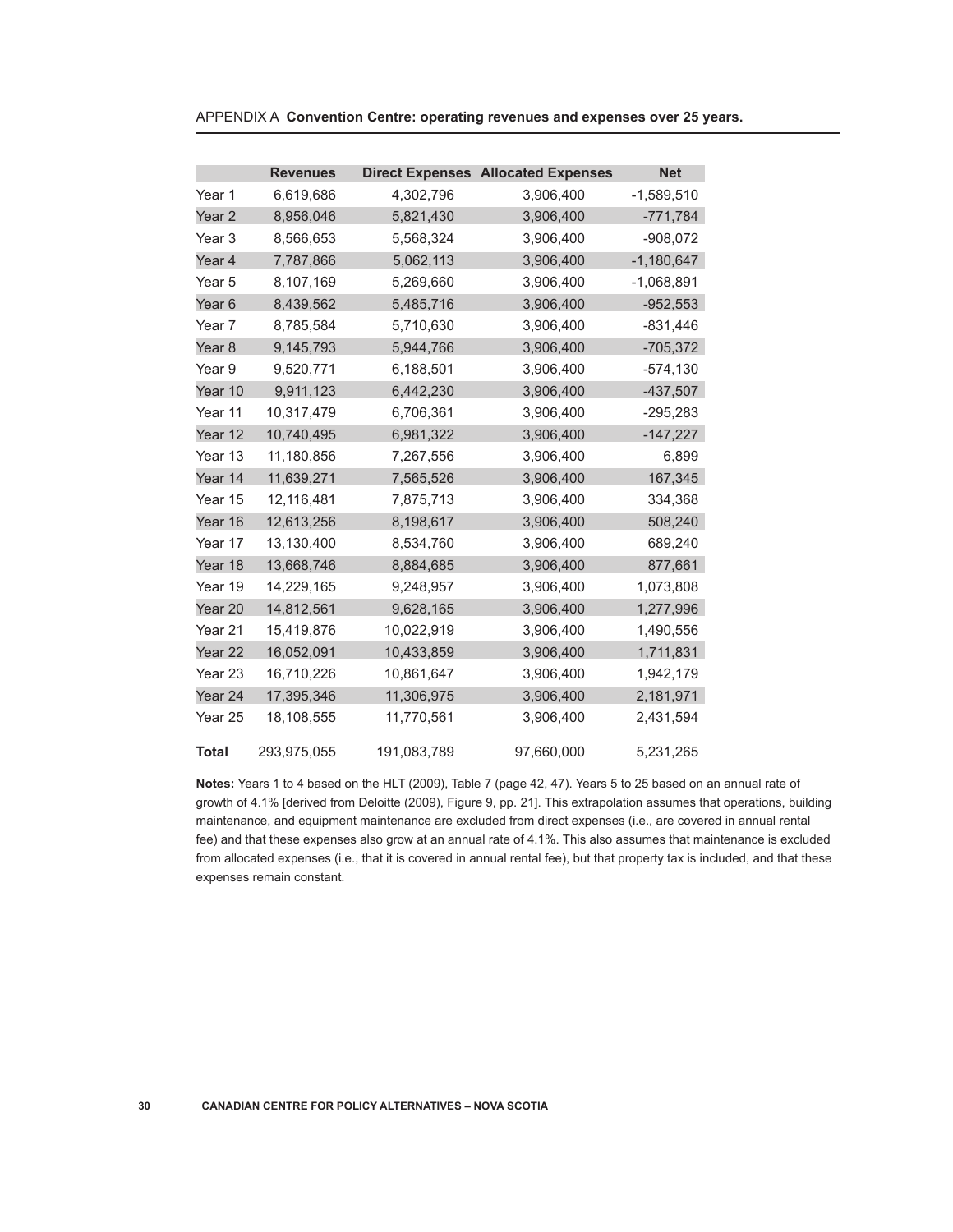## APPENDIX B **Provincial tax revenues over 25 years**

| Year 1            | 1,713,600 | Year 14            | 3,509,461  |
|-------------------|-----------|--------------------|------------|
| Year <sub>2</sub> | 2,318,400 | Year 15            | 3,709,500  |
| Year <sub>3</sub> | 2,217,600 | Year 16            | 3,920,942  |
| Year 4            | 2,016,000 | Year 17            | 4,144,435  |
| Year 5            | 2,130,912 | Year 18            | 4,380,668  |
| Year <sub>6</sub> | 2,252,374 | Year 19            | 4,630,366  |
| Year 7            | 2,380,759 | Year 20            | 4,894,297  |
| Year <sub>8</sub> | 2,516,463 | Year 21            | 5,173,272  |
| Year 9            | 2,659,901 | Year 22            | 5,468,148  |
| Year 10           | 2,811,515 | Year <sub>23</sub> | 5,779,833  |
| Year 11           | 2,971,772 | Year 24            | 6,109,283  |
| Year 12           | 3,141,163 | Year 25            | 6,457,513  |
| Year 13           | 3,320,209 | Total              | 90,628,386 |

**Notes:** Years 1 to 4 based on HLT (2009), Table 7 (page 42, 47). Years 5 to 25 based on an annual rate of growth of 5.7% [derived from Deloitte (2009), Table 3, pp. 22].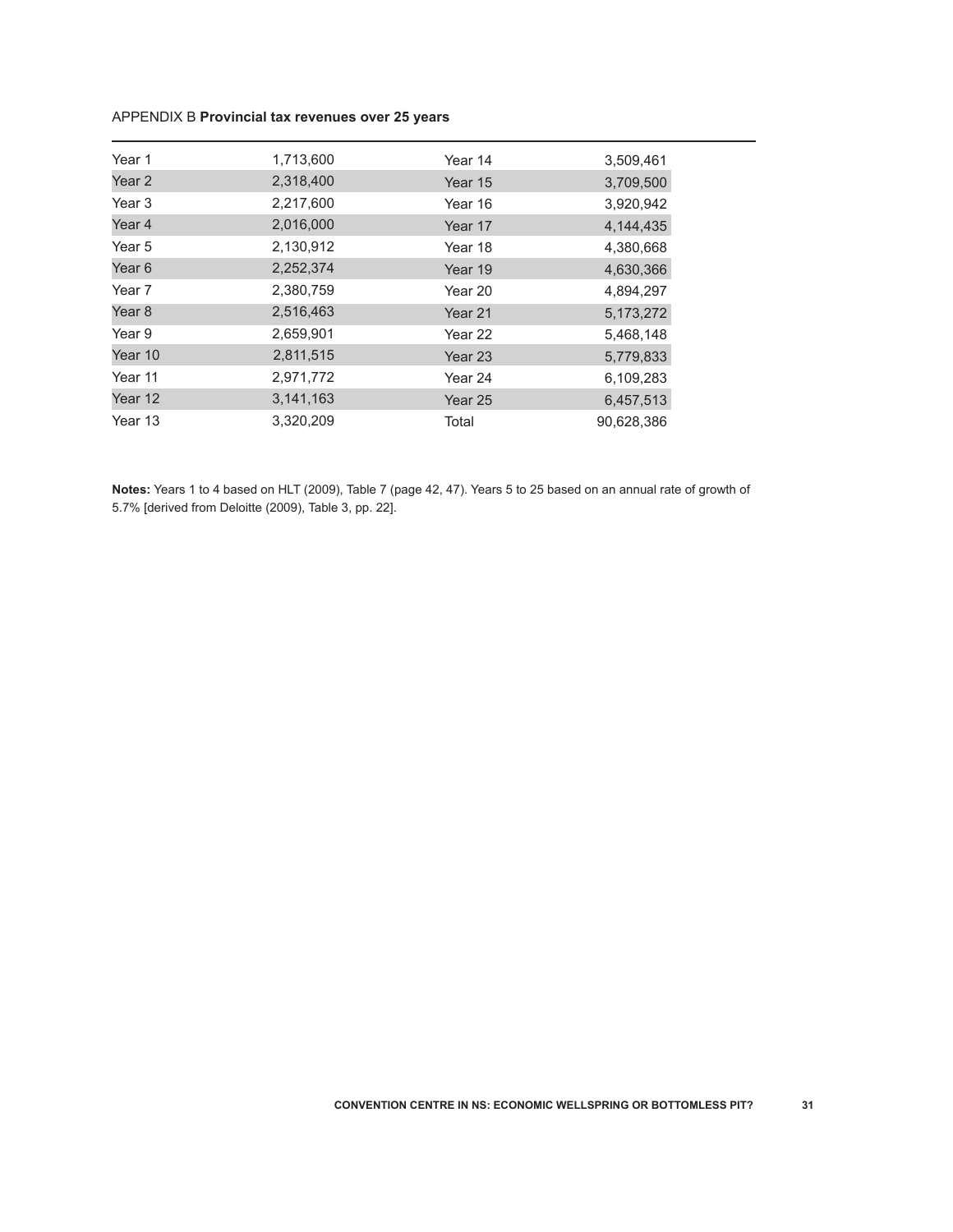### **Table of Contents**

- **A history of the convention centre proposal**
- **Is a new convention centre required?**
- **The convention centre landscape**
- **The business case for a new Convention Centre** Dependence on national and international delegates Economic impacts: provincial and federal TCL: market projections or wishful thinking? Economic impacts: municipal Jobs, job, jobs Business case: summary
- **Situating a convention centre: the cultural context of success**
- **Public versus private: who owns the centre?**
- **What's in a design?**
- **Other convention centres: how does the Halifax proposal compare?**
- **Future prospects**
- **Conclusions**
- **Glossary and Acronyms**
- **Endnotes**
- **Appendix A**
- **Appendix B**
- **Table of Contents**
- **Listing of Figures and Tables**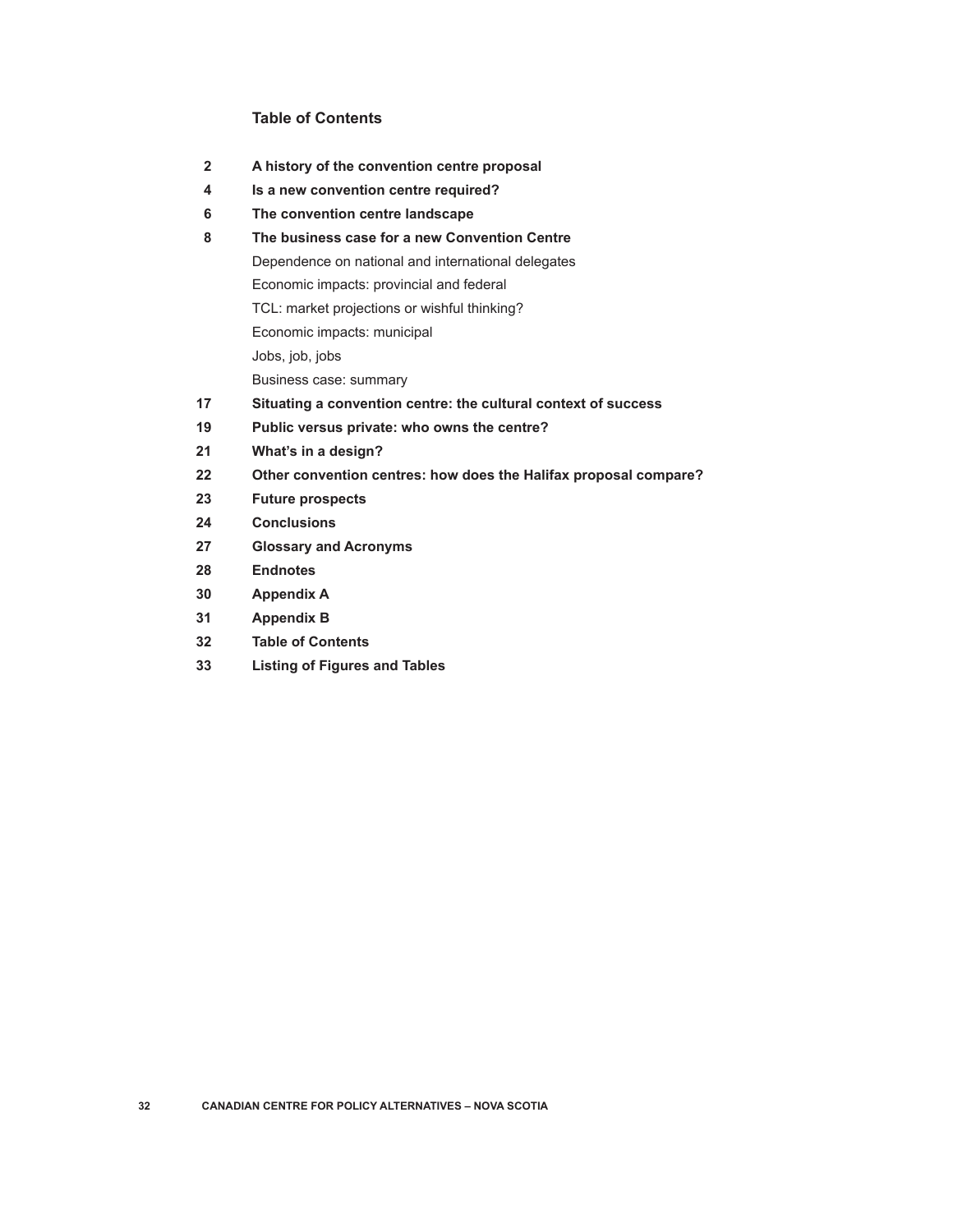#### **Listing of Figures and Tables**

- **Figure 1:** WTCC I revenues, 1998/99 to 2009/10
- **Table 1:** Delegate projections for new convention centre
- **Figure 2:** Convention centre delegate composition, 2004-2009
- **Figure 3:** Projected delegate expenditures in year 4 (2018) of operation of the new convention centre.
- **Figure 4:** Convention Centre-related tax revenues by spending category
- **Figure 5:** Convention centre delegates: year 10 forecast
- **Figure 6:** Convention centre delegate expenditures: year 10 forecast
- **Figure 7:** Convention centre: total economic impact over 25 years
- **Table 2:** Comparison of convention centres